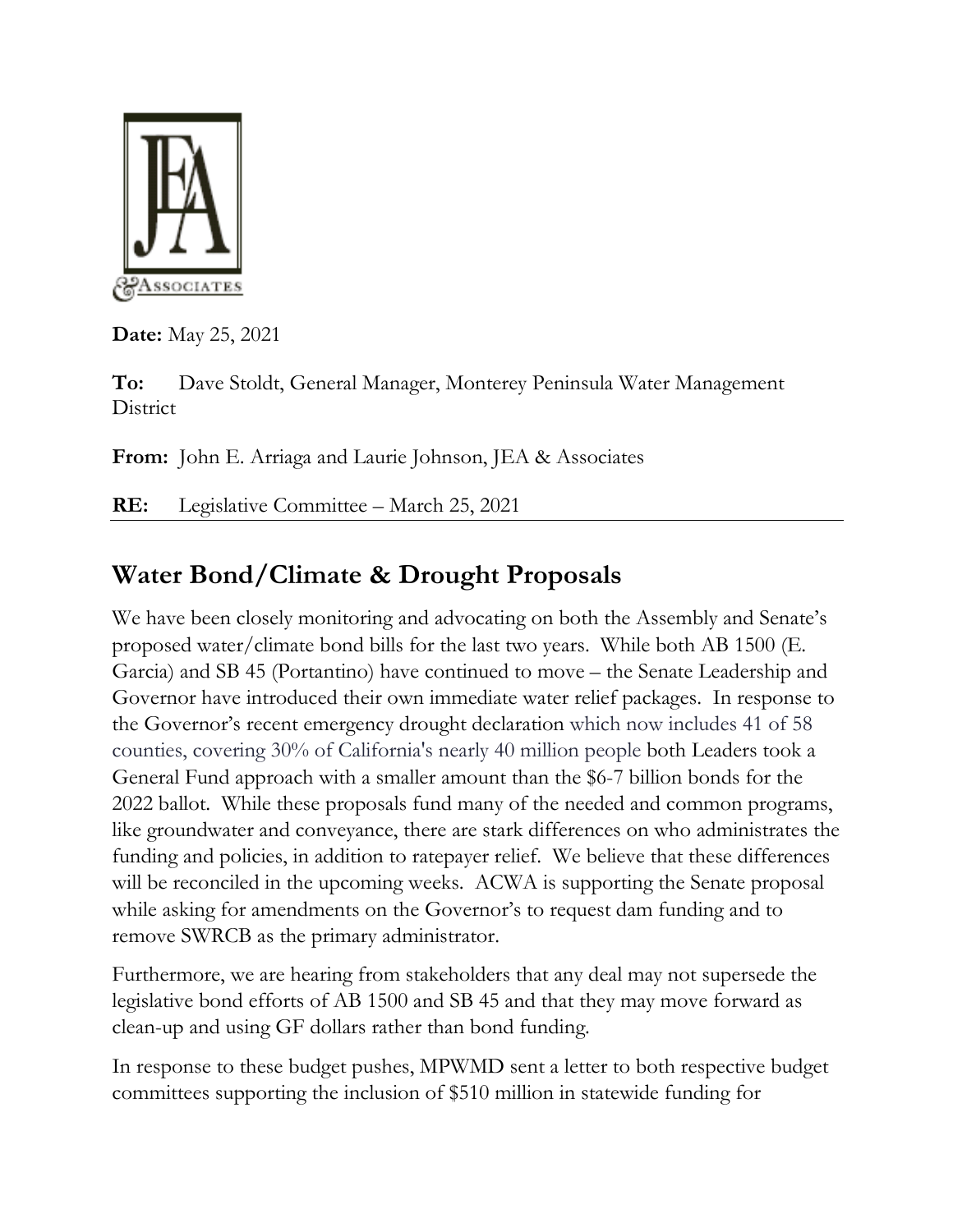Integrated Regional Water Management (IRWM) regions in the final drought relief and resiliency package. MPWMD also requested that funding be allocated to IRWM Funding Areas based on hydrologic regions as defined by the California Water Plan, consistent with the previously approved Proposition 1 Water Bond. In addition to robust IRWM funding, the letter encourages consideration of funding for other important water resources priorities, such as water quality improvement, water recycling, desalting, dam safety rehabilitation, regional water system interconnectivity, groundwater sustainability and stormwater management.

Below are a more detailed description of both the Governor's and Senate's water initiatives"

# **May Revise – Governor's Proposal**

The May Revision proposes \$4.35 billion over multiple years (\$3.475 billion in 2021- 22), which includes \$2.8 billion General Fund, \$1.54 billion in federal American Rescue Plan Act funds, and \$10.5 million bond and special funds. These investments build on the \$757 million included in the Governor's Budget for a total of \$5.1 billion in proposed water resilience investments. Specifically:

**Drinking Water, Water Supply Reliability, and Flood**—The May Revision proposes \$2.6 billion over multiple years to support the following:

• \$1.47 billion (\$85 million General Fund and \$1.39 billion federal funds) over two years to expand and protect water supplies by protecting drinking water and wastewater infrastructure, supporting local groundwater supply projects and planning, cleaning up contaminated groundwater, supporting water recycling projects, and installing treatment systems on drinking water wells contaminated by Per- and polyfluoroalkyl substances (PFAS).

• \$371 million General Fund over two years to facilitate groundwater recharge and capture of flood flows by repairing canals damaged by subsidence, support the state cost-share of critical federal urban flood risk reduction projects, and advance detailed, watershed-scale studies of likely climate effects to give local water managers better data for local decision-making, including rehabilitation strategies at Clear Lake.

• \$440 million General Fund over two years to better manage the energy consumption tied to water management, including a pilot study of solar panels over aqueducts and construction of a pipeline at the Oroville hydroelectric complex that would allow a pump-storage project to operate at greater capacity for the benefit of the statewide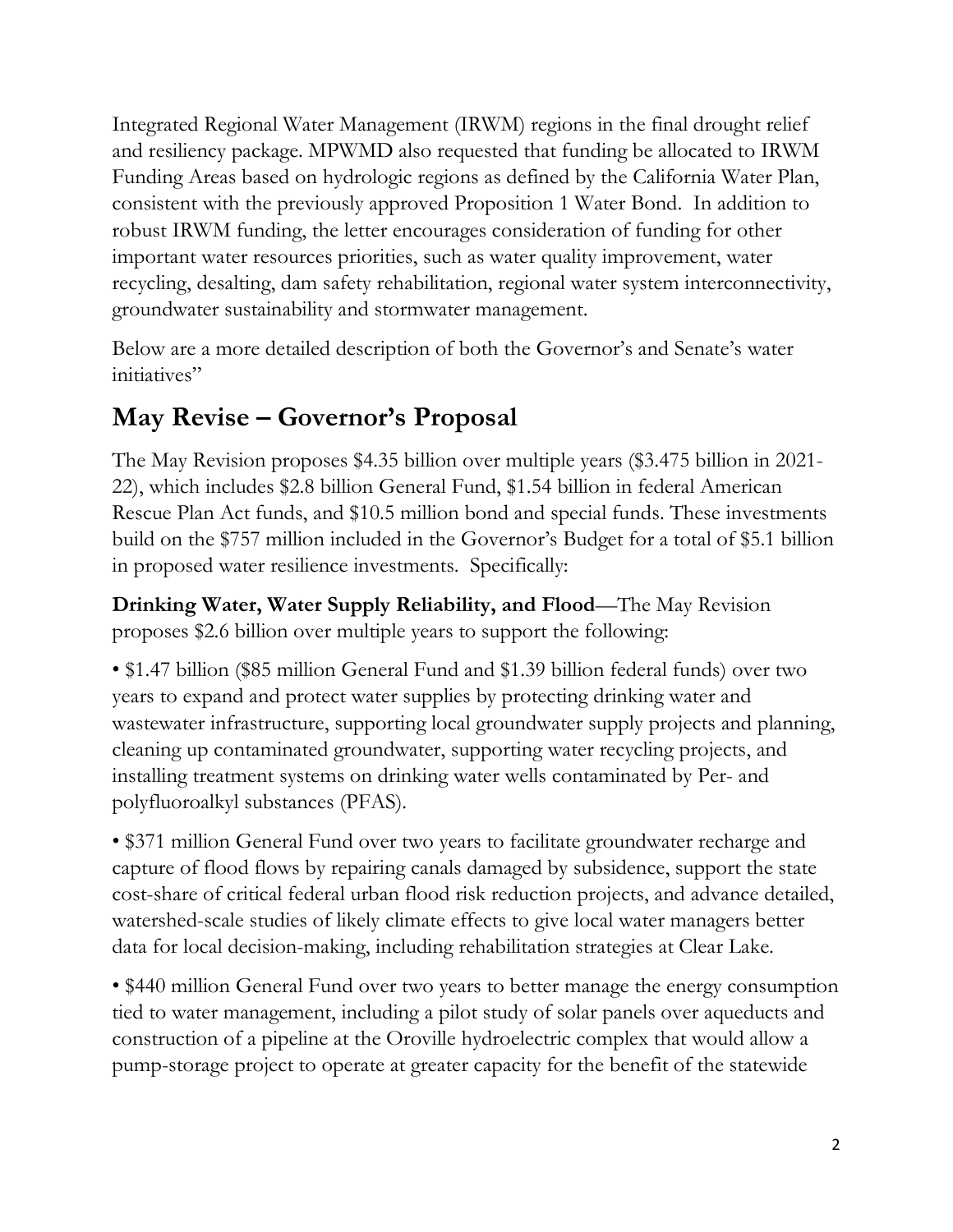electrical grid. These investments also further the State's work to restore habitat and improve air quality at the Salton Sea.

• \$360 million (\$240 million General Fund and \$120 million federal funds) over two years to support Sustainable Groundwater Management Act implementation through groundwater projects and the State Water Efficiency and Enhancement Program.

**Immediate Drought Support**—The May Revision proposes \$989 million (\$949 million General Fund, \$30 million federal funds, and \$10 million bond and special funds) to meet current and likely future water supply needs while building regional capacity to endure dry conditions. These investments will fund multi-benefit land repurposing activities as part of the state's drought response and transition to sustainable use of groundwater; emergency drought relief projects that help secure and expand water supplies; small supplier and rural community drought contingency planning and preparedness projects; and local water resilience capacity building that includes outreach to disadvantaged communities. In addition, funding will support the repair and enhancement of the state's backbone water data infrastructure; a state costshare on a federal desalination research hub; equipment; and limited-term positions to help address drought impacts on state wildlife areas and to address the increased need for monitoring of species and permitting of projects.

**Nature-Based Solutions**—\$726 million General Fund to improve long-term ecological conditions on California waterways to help species cope with climate change. This includes infrastructure, program, and investments for environmental flows and habitat improvements in the state's largest watershed, which drains to the Sacramento-San Joaquin estuary; construction of wildlife overcrossings and undercrossings where road traffic kills sensitive species; and screening of migration corridors with natural habitat for species sensitive to human presence. This funding will also support the construction of projects that direct wildlife away from roadways; removal of fish passage impediments; and protection, restoration, and enhancement of working lands and riparian corridors through conservation easements and restoration projects on agricultural lands.

In addition to these investments, the May Revision includes \$1 billion in federal American Rescue Plan Act funding to assist with water arrearages for households that have not been able to pay their water bills due to the pandemic.

On a separate funding proposal, the May Revise suggests the following funding expenditure: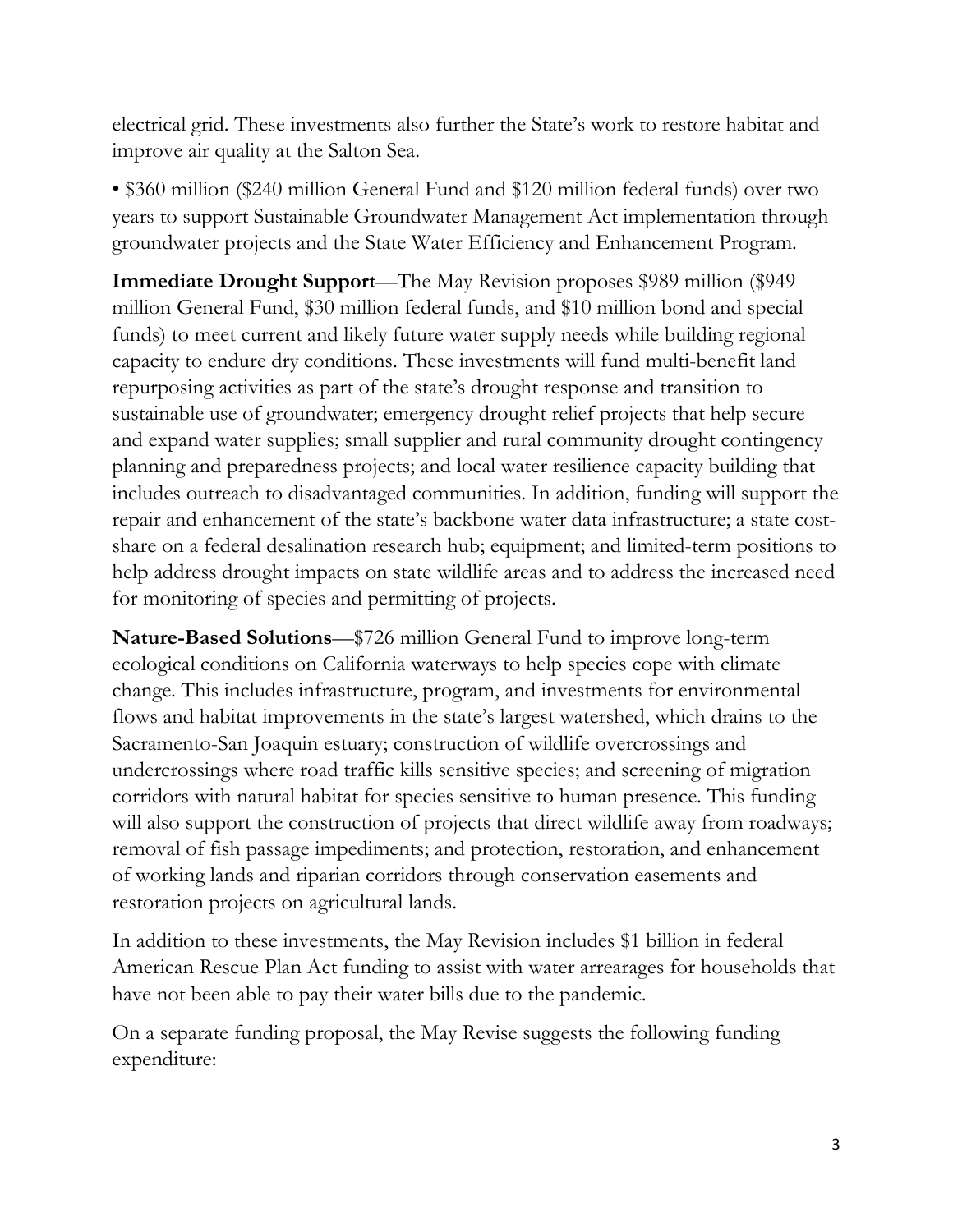**Sea Level Rise**—\$211.5 million General Fund over two years to protect communities from sea-level rise and flooding through coastal wetland restoration, and increasing coastal resilience of State Parks to advance coastal resilience as outlined in the State Parks Sea Level Rise Adaptation Strategy. Sea level rise and flooding threatens public health and safety, public and private property, critical infrastructure and valuable coastal habitats. Coastal wetlands can provide protection against sea-level rise and flooding by buffering the built environment from extreme tides and storms while providing additional benefits of increased biodiversity, carbon sequestration, and public access opportunities.

# **Senate Proposal**

The Senate proposes the Senate Budget Plan on Drought, Safe Drinking Water, Water Supply Reliability, and Ratepayer Assistance for a total of \$3.41 billion in one-time state and federal:

## **Immediate Community Assistance for Water and Drought Relief: \$500 million.**

Establish the California Community Water Emergency Investment Fund at the Department of Water Resources (DWR), consisting of \$500 million to provide onetime grants to smaller communities for the purposes of making immediate drinking water, water quality, and water supply investments in those communities.

## **Emergency Drought Water-Use Efficiency: \$500 million.**

• \$500 million to DWR for grants to water agencies to implement residential, commercial, and agricultural water efficiency projects. Projects include replacement of high water consumption landscapes and other water efficiency investments. o

\$250 million to DWR for competitive grants to local water agencies to implement residential and commercial water-use efficiency projects. Priority shall be given to lowincome households and disadvantaged communities. o \$250 million to DWR for competitive grants for agricultural water-use efficiency projects including building and upgrading irrigation and treatment ponds. \$40 million of which shall be allocated for purposes of the State Water Efficiency and Enhancment Program (SWEEP).

## **Groundwater Management: \$350 million.**

• \$300 million to DWR for competitive grants that support implementation of the Sustainable Groundwater Management Act (SGMA)

• \$50 million to the Wildlife Conservation Board (WCB) for grants pursuant to the Ecosystem Restoration on Agricultural Lands Program for groundwater sustainability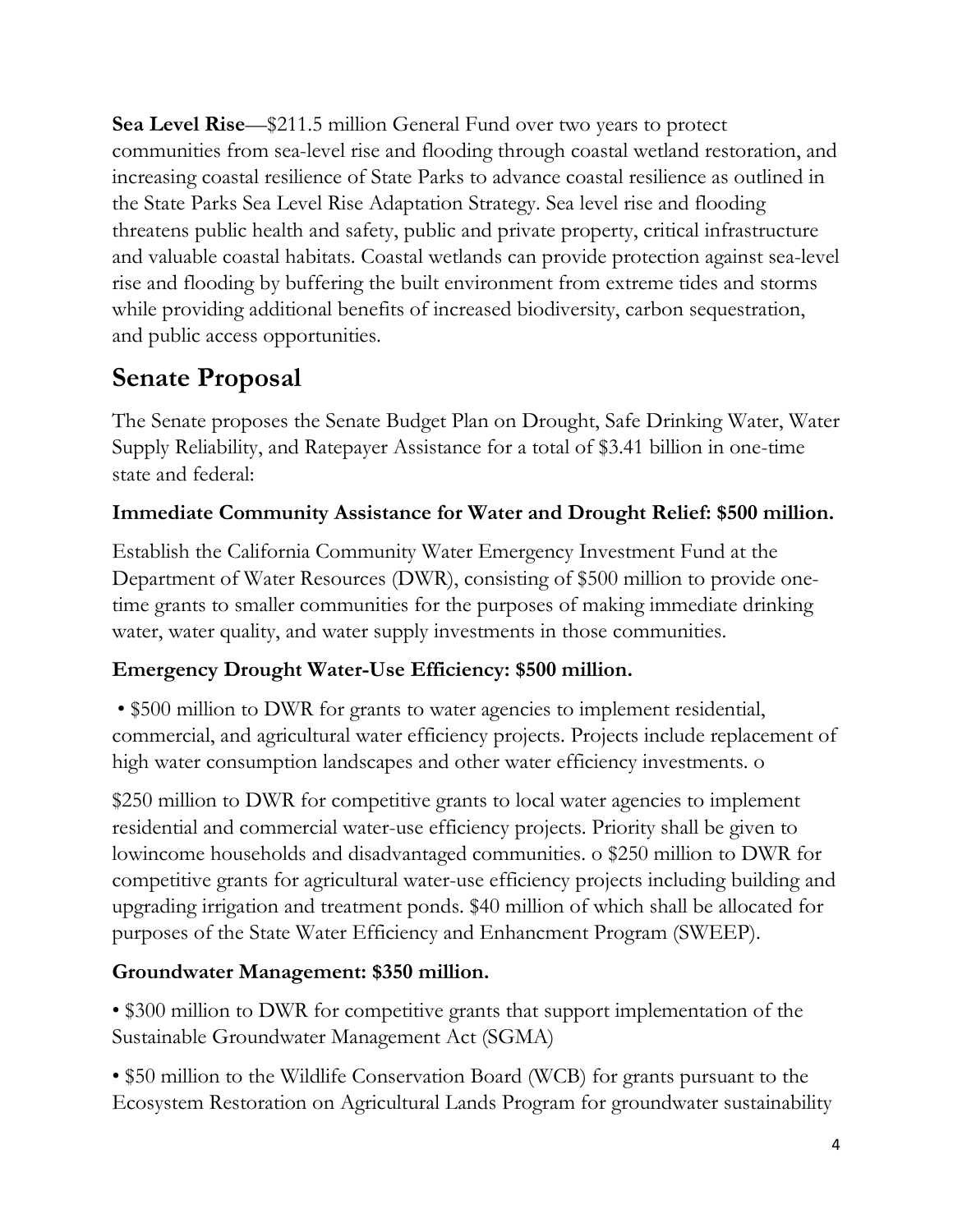projects that create, protect, or restore wildlife habitat and support implementation of SGMA.

#### **Resilient Water Infrastructure Projects: \$200 million.**

• \$200 million to DWR for competitive grants for projects that provide multiple benefits, including water supply reliability, ecosystem benefits, system reliability benefits, groundwater management and enhancements. Eligible projects include conjunctive use projects; groundwater recharge; well rehabilitation or other well improvements in support of groundwater banking or recharge; transfers of water for environmental purposes; restoration of upper watersheds that are a significant source of water supply for the state; and other projects that provide improved regional resilience to climate change and drought conditions.

#### **Recycled Water: \$200 million.**

**•** \$200 million to the State Water Resources Control Board (SWRCB) for competitive grants for projects related to water reuse and water recycling, and other purposes pursuant to Chapter 9 (commencing with Section 79765) of Division 26.7 of the Water Code.

#### **Stormwater Management: \$200 million.**

**•** \$200 million to SWRCB for competitive grants for multi-benefit stormwater management projects. Eligible projects may include, but shall not be limited to, green infrastructure, rainwater and stormwater capture projects, and stormwater treatment facilities.

#### **Protecting Fish & Wildlife from Drought Impacts: \$285 million.**

• \$100 million to WCB for grants pursuant to the guidelines of the Streamflow Enhancement Program for the purposes of protecting fish and wildlife from them impacts of drought including for short-term acquisition and construction of transfer of water.

• \$100 million to WCB for grants pursuant to the Inland Wetlands Conservation Program to protect fish and wildlife from the impacts of drought including for wildlife friendly agriculture and to improve conditions on wildlife revues and wetland habitat areas to achieve full compliance with the terms of subsection (d) of Section 3406 of the Central Valley Project Improvement Act (Public Law 102-575) and other Central Valley managed wetlands.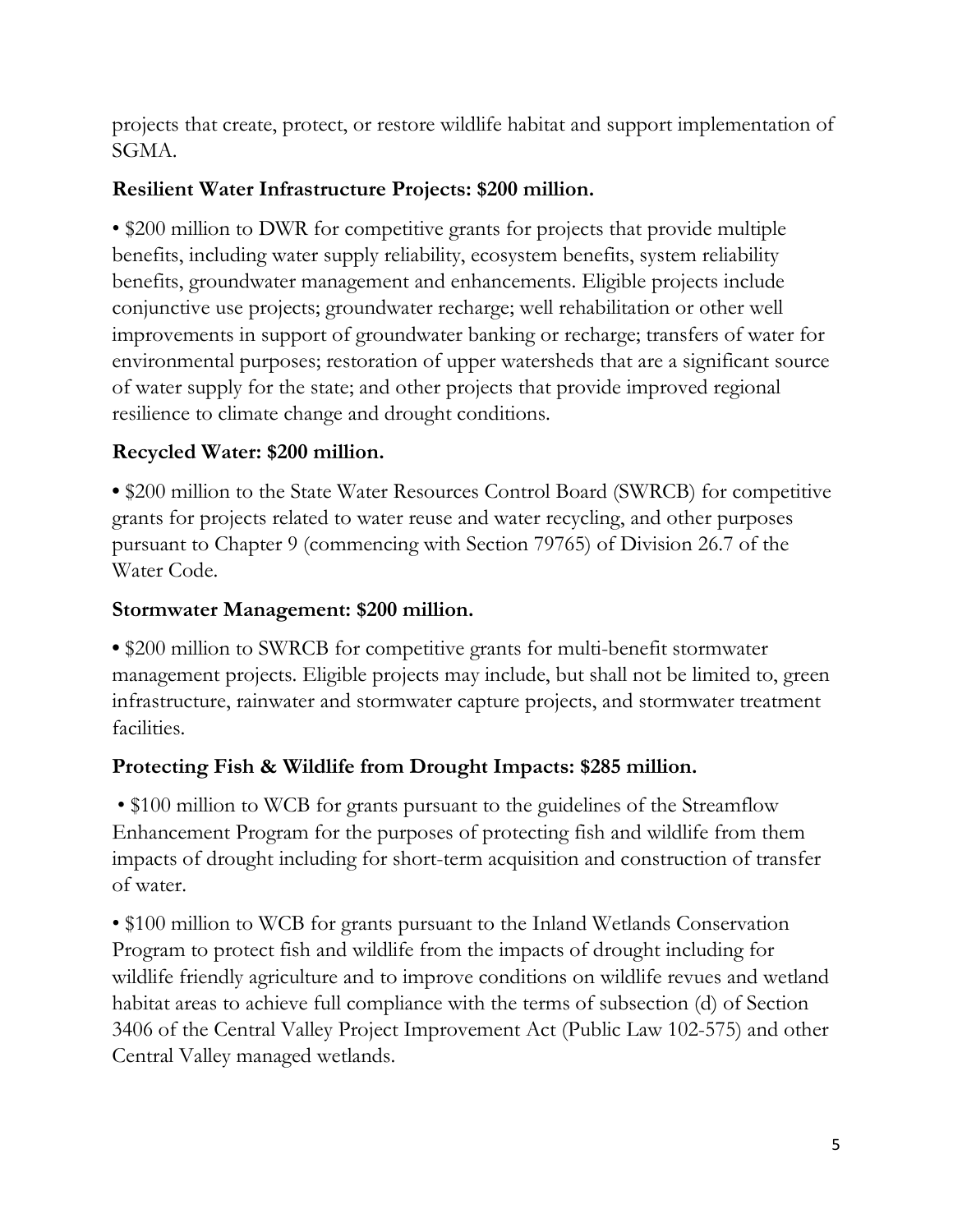• \$35 million to the Department of Fish and Wildlife (DFW) to protect fish and wildlife from immediate drought impacts.

o \$20 million to DFW to support real-time management of drought response and to process regulatory approvals for drought management actions.

o \$15 million to DFW for the Coastal Monitoring Program (CMP) to monitor the effects of drought on coastal salmon populations.

#### **Water Quality: \$100 million.**

• \$50 million to SWRCB for competitive grants for groundwater remediation, including perfluoroalkyl substances (PFAS) contamination, and other purposes pursuant to Chapter 10 (commencing with Section 79770) of Division 26.7 of the Water Code, which pertains to groundwater sustainability.

• \$50 million to SWRCB for grants and loans to public agencies or public-private partnerships for projects that will improve water quality. Eligible projects include, but are not limited to, septic to sewer conversions and wastewater treatment.

#### **Water Data and Forecast Improvement: \$75 million.**

• Funding to DWR/SWRCB for water management technology equipment — such as remote sensing for snowpack and precipitation gauges for real-time operations of reservoirs — to improve ability to manage/forecast runoff and for monitoring of key drought-related measures of water and water quality including:

o \$20 million to SWRCB to implement Water Code Section 144, which requires the DWR and SWRCB to develop a plan to establish a network of stream gauges, and deploy prioritized stream gauges to improve water management and respond to the impacts of drought on fish and wildlife.

o \$15 million to DWR for projects that improve precipitation forecasting for use in forecast informed reservoir operations, groundwater recharge, and flood risk management, including, but not limited to, projects under Article 8 (commencing with Section 347) of Chapter 2.5 of Division 1 of the Water Code, which pertains to atmospheric rivers research, mitigation, and climate forecasting. o \$15 million to DWR for projects that support advanced technologies to measure snowpack and forecast runoff.

o \$15 million to the Division of Water Rights at SWRCB to support real-time management of drought response and to process regulatory approvals for drought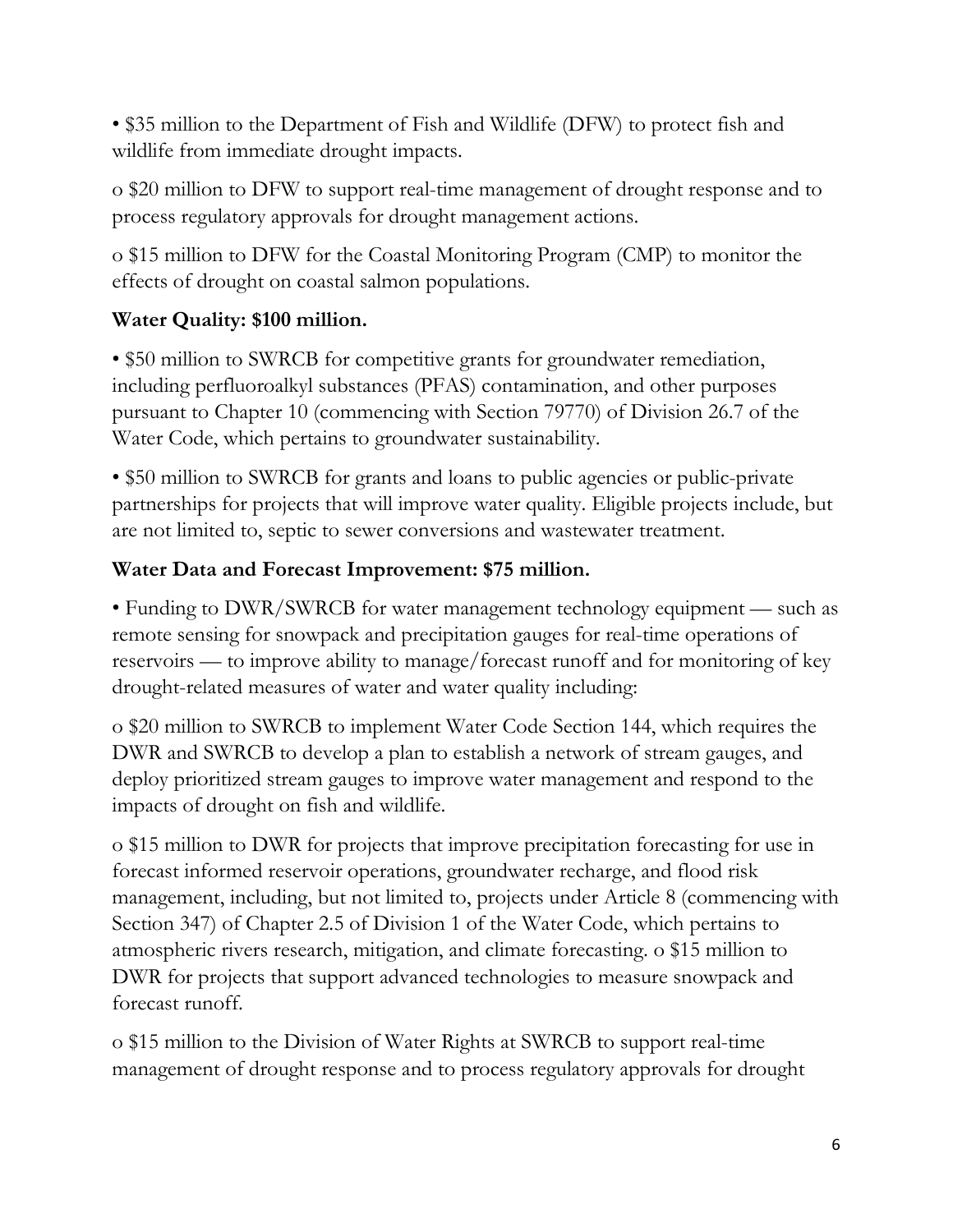management actions consistent with the Water Rights Drought Effort Review (WARDER) Report

#### **Helping Ratepayers, Community Water Systems, Waste Water Treatment Works, and Public Utilities Recover from COVID-19 Economic Impacts. (\$1 billion)**

• Appropriate federal American Recovery Act funds to the Department of Community Services and Development (CSD) to help utility customers and utilities address backlogged bills and arrearages associated with COVID economic impacts. The action will include trailer bill language that designates the agency and process for disbursement of ratepayer relief funds, cutting "green tape" for environmentally beneficial projects

## **Condition II/Housing**

Housing/Condition II - As follow-up to our discussion at the last Legislative Committee meeting regarding working with state agencies and the Legislature in mitigating MPWMD's issue between Condition No. 2 and state housing authorities. In mid-March, we had a very productive call with Melinda Coy, the Land Use and Planning Manager for the Department of Housing and Community Development, where she indicated that she would bring this issue to her Deputy Director within the Department. MPWMD and JEA & Associates had subsequent discussion with Senator Laird to brief him on our concerns as well as provide supporting documentation.

The General Manager will provide further details.

## **Legislation**

MPWMD's Updated Legislative Track is attached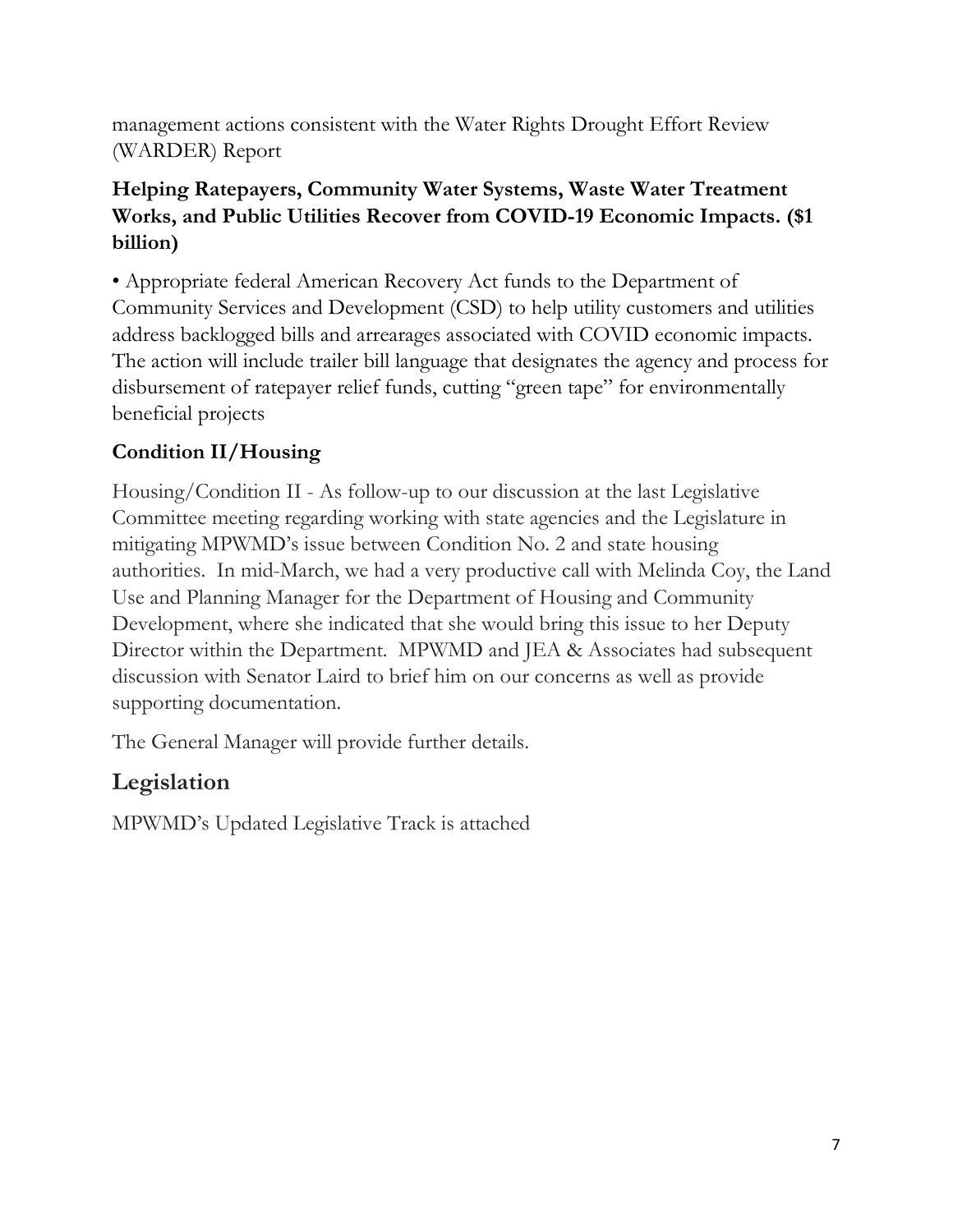# **MPWMD Legislative Track**

# **As of May 20, 2021**

| Measure       | Author                     |                                                                                                                            | Location                                                  | <b>Brief Summary</b>                                                                                                                                                                                                                                                                                                                                                                                                                                                                                                                                                                                                                                                                                                                                                                                                                                                                                              | <b>Notes</b>                                                   |
|---------------|----------------------------|----------------------------------------------------------------------------------------------------------------------------|-----------------------------------------------------------|-------------------------------------------------------------------------------------------------------------------------------------------------------------------------------------------------------------------------------------------------------------------------------------------------------------------------------------------------------------------------------------------------------------------------------------------------------------------------------------------------------------------------------------------------------------------------------------------------------------------------------------------------------------------------------------------------------------------------------------------------------------------------------------------------------------------------------------------------------------------------------------------------------------------|----------------------------------------------------------------|
|               |                            | Topic                                                                                                                      |                                                           |                                                                                                                                                                                                                                                                                                                                                                                                                                                                                                                                                                                                                                                                                                                                                                                                                                                                                                                   |                                                                |
| AB 67         | Petrie-Norris <sub>D</sub> | Sea level rise:<br>working group:<br>economic<br>analysis.                                                                 | 5/12/2021-A. APPR.<br><b>SUSPENSE FILE</b><br><b>HELD</b> | Would require a state agency to take into account the current and future<br>impacts of sea level rise based on projections provided by the Ocean<br>Protection Council when planning, designing, building, operating,<br>maintaining, and investing in infrastructure located in the coastal zone,<br>within the jurisdiction of the San Francisco Bay Conservation and<br>Development Commission, or otherwise vulnerable to flooding from sea<br>level rise or storm surges, or when otherwise approving the allocation of<br>state funds, including, but not limited to, bonds, grants, and loans, for those<br>purposes. The bill would provide that new or expanded infrastructure built<br>pursuant to the above-described provision shall only qualify for state funds if<br>the project is not anticipated to be vulnerable to sea level rise risks during the<br>life of that project.                   | CA Coastkeeper<br>Alliance<br>(SPONSOR)<br><b>TWO-YEAR</b>     |
| <b>AB 100</b> | Holden <sub>D</sub>        | Drinking water:<br>pipes and<br>fittings: lead<br>content.                                                                 | $4/14/2021$ -A. APPR.<br><b>SUSPENSE FILE</b>             | The California Safe Drinking Water Act prohibits, with certain exceptions,<br>the use of any pipe, pipe or plumbing fitting or fixture, solder, or flux that is<br>not lead free in the installation or repair of any public water system or any<br>plumbing in a facility providing water for human consumption. The act<br>defines "lead free" for purposes of conveying or dispensing water for human<br>consumption to mean not more than 0.2% lead when used with respect to<br>solder and flux and not more than a weighted average of 0.25% lead when<br>used with respect to the wetted surfaces of pipes and pipe fittings, plumbing<br>fittings, and fixtures. This bill would additionally define "lead free," with<br>respect to endpoint devices, as defined, to mean that the devices do not<br>leach more than one microgram of lead under certain tests and meeting a<br>specified certification. | <b>CALPIRG &amp;</b><br>Clean Water<br>Action (Co-<br>Sponsor) |
| AB 125        | Rivas, Robert D            | Equitable<br>Economic<br>Recovery,<br>Healthy Food<br>Access, Climate<br>Resilient Farms,<br>and Worker<br>Protection Bond | $4/15/2021$ -A. NAT.<br>RES.                              | Would enact the Equitable Economic Recovery, Healthy Food Access,<br>Climate Resilient Farms, and Worker Protection Bond Act of 2022, which, if<br>approved by the voters, would authorize the issuance of bonds in the<br>amount of \$3,302,000,000 pursuant to the State General Obligation Bond<br>Law, to finance programs related to, among other things, agricultural lands,<br>food and fiber infrastructure, climate resilience, agricultural professionals,<br>including farmers, ranchers, and farmworkers, workforce development and<br>training, air quality, tribes, disadvantaged communities, nutrition, food aid,                                                                                                                                                                                                                                                                                 | TWO-YEAR                                                       |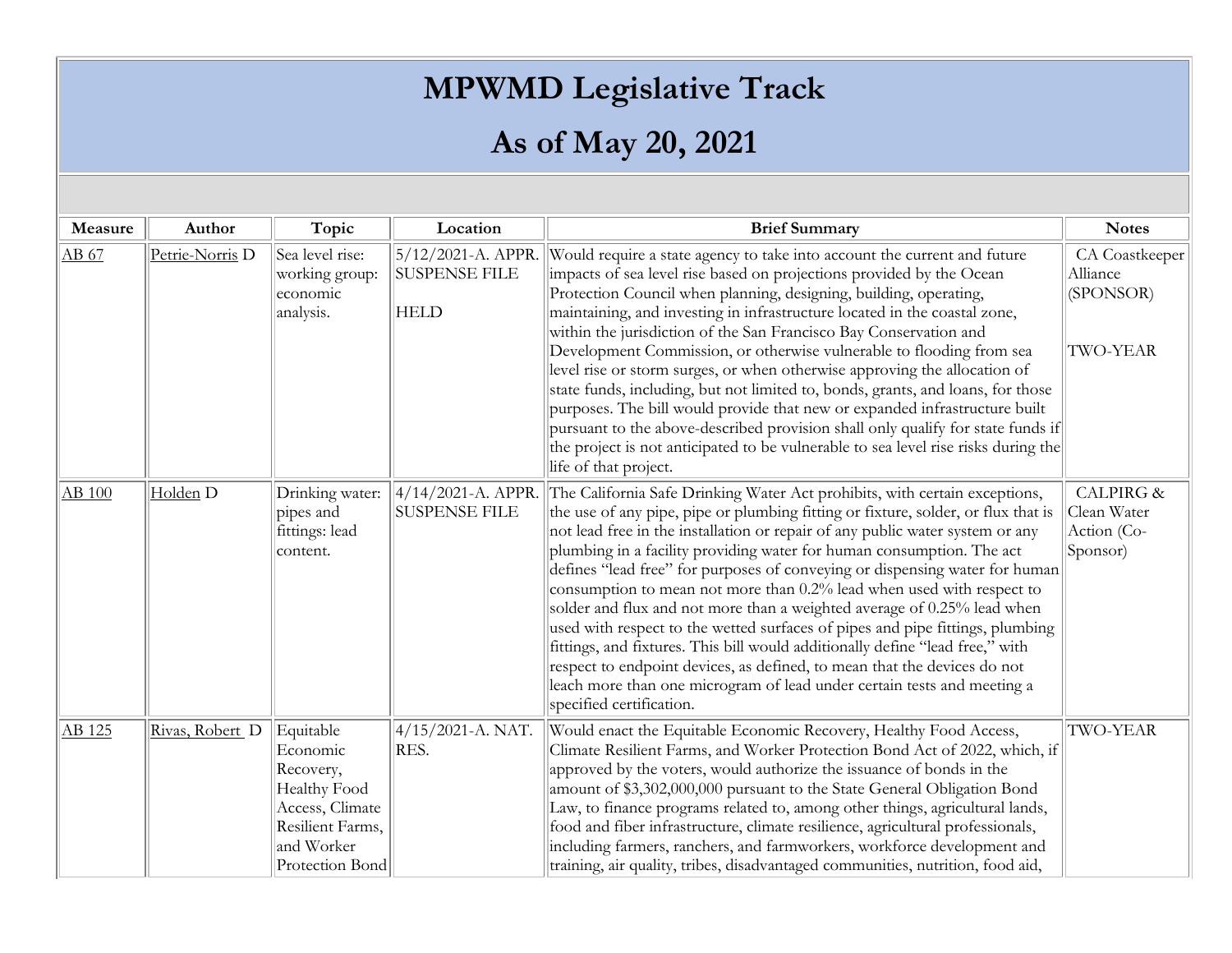|        |                 | Act of 2022.                                                                                                      |                                            | meat processing facilities, fishing facilities, and fairgrounds.                                                                                                                                                                                                                                                                                                                                                                                                                                                                                                                                                                                                                                                                                                                                                                                                                                 |                                                                                                             |
|--------|-----------------|-------------------------------------------------------------------------------------------------------------------|--------------------------------------------|--------------------------------------------------------------------------------------------------------------------------------------------------------------------------------------------------------------------------------------------------------------------------------------------------------------------------------------------------------------------------------------------------------------------------------------------------------------------------------------------------------------------------------------------------------------------------------------------------------------------------------------------------------------------------------------------------------------------------------------------------------------------------------------------------------------------------------------------------------------------------------------------------|-------------------------------------------------------------------------------------------------------------|
| AB 252 | Rivas, Robert D | Department of<br>Conservation:<br>Multibenefit<br>Land<br>Repurposing<br>Incentive<br>Program:<br>administration. | 4/28/2021-A. APPR.<br><b>SUSPENSE FILE</b> | Would require the Department of Conservation to establish and administer a<br>program named the Multibenefit Land Repurposing Incentive Program for<br>purposes of providing grants to groundwater sustainability agencies or<br>counties, or other specified entities designated by groundwater sustainability<br>agencies or counties, for the development or implementation of local<br>programs supporting or facilitating multibenefit land repurposing at the<br>basin scale. The bill would establish procedures for the department's<br>administration of the program and would require the department to develop<br>guidelines to implement the program and to exercise its expertise and<br>discretion in awarding program funds to eligible applicants.                                                                                                                               |                                                                                                             |
| AB 271 | Rivas, Robert D | Santa Clara<br>Valley Water<br>District:<br>contracts: best<br>value<br>procurement.                              | $5/12/2021$ -S. GOV.<br>$\&$ F.            | Current law authorizes certain local entities to select a bidder for a contract<br>on the basis of "best value," as defined. Existing law governs various types<br>of contract procedures applicable to the Santa Clara Valley Water District<br>and prescribes competitive bidding procedures for any improvement or unit<br>of work over \$50,000. This bill would authorize the district, upon approval<br>by the board of directors of the district, to award contracts on a best value<br>basis for any work of the Anderson Dam project, defined to include<br>prescribed activities and works of construction with regard to the Leroy<br>Anderson Dam and Reservoir and certain fish and aquatic habitat measures<br>described in a federal-state settlement agreement.                                                                                                                  | <b>SCVWD</b><br>Sponsor; ACWA<br>and CMUA<br>Support<br>Plumbing and<br>Electrical<br>Contractors<br>Oppose |
| AB 303 | Rivas, Robert D | Aquaculture:<br>mariculture<br>production and<br>restoration: pilot<br>program.                                   | $4/30/2021-A.2$<br><b>YEAR</b>             | Would require the Department of Fish and Wildlife, in collaboration with<br>the California Coastal Commission, to, by January 1, 2024, create a pilot<br>program in state waters to test alternative shellfish and seaweed mariculture<br>production and restoration strategies. The bill would require the department<br>to designate tracts for shellfish and seaweed mariculture production and<br>restoration as part of the pilot program, as specified. The bill would<br>authorize an applicant with a proposed shellfish, seaweed, or shellfish and<br>seaweed mariculture production and restoration project to apply for a lease<br>of any pilot program tract, or a portion thereof. The bill would require the<br>State Lands Commission or the Fish and Game Commission, or both, if<br>applicable to approve, deny, or return for revision a lease application within<br>4 months. | TWO-YEAR                                                                                                    |
| AB 304 | Quirk D         | Contaminated<br>sites: waste<br>releases or<br>surface or<br>groundwater                                          | $5/12/2021-S. E.Q.$                        | Whenever a release of waste occurs and remedial action is required, current<br>law authorizes a person, as defined, to request that a local officer supervise<br>the remedial action. Current law authorizes a local officer to agree to<br>supervise the remedial action if the local officer determines that certain<br>conditions have been met. Current law requires that remedial action to be                                                                                                                                                                                                                                                                                                                                                                                                                                                                                              |                                                                                                             |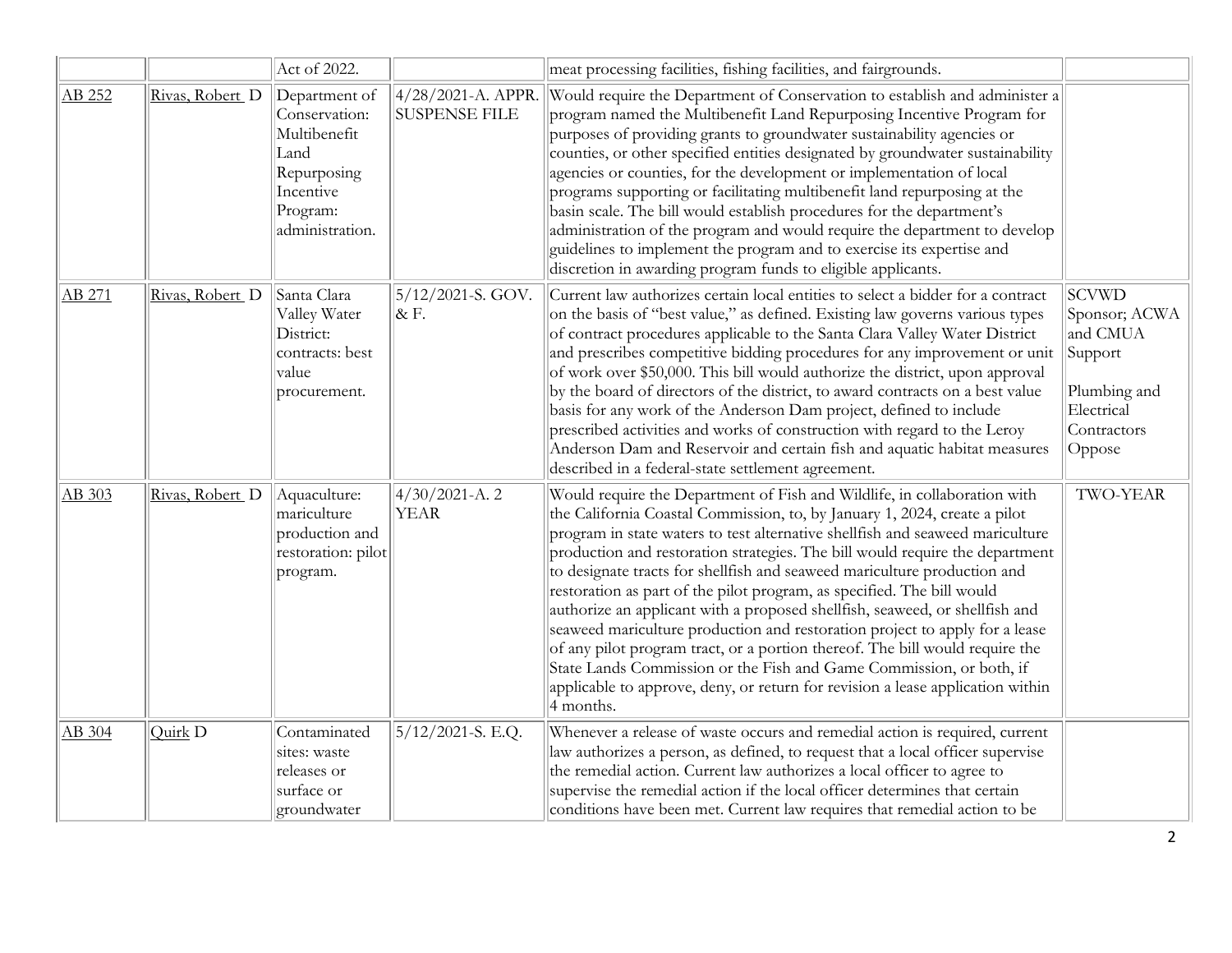|        |                         | contamination:<br>local oversight:<br>remedial actions.                                                                             |                                           | carried out only pursuant to a remedial action agreement, which includes<br>specified elements, entered into by the local officer and the responsible<br>party, and authorizes the local officer to withdraw from the agreement, after<br>giving the responsible party adequate notice, at any time after making any of<br>specified findings. This bill would authorize a person to request the local<br>officer to oversee the remedial action only if the release of waste is not being<br>overseen by the department or a regional water quality control board. The<br>bill would authorize the local officer to agree to oversee the remedial action<br>only if the local officer determines that the same conditions referenced<br>above have been met, the local officer has submitted specified information<br>to the department and the regional water quality control board within the<br>past 12 months, and the local officer has complied with specified notification<br>requirements.                                                                                                                                                                                                                                                            |                                          |
|--------|-------------------------|-------------------------------------------------------------------------------------------------------------------------------------|-------------------------------------------|----------------------------------------------------------------------------------------------------------------------------------------------------------------------------------------------------------------------------------------------------------------------------------------------------------------------------------------------------------------------------------------------------------------------------------------------------------------------------------------------------------------------------------------------------------------------------------------------------------------------------------------------------------------------------------------------------------------------------------------------------------------------------------------------------------------------------------------------------------------------------------------------------------------------------------------------------------------------------------------------------------------------------------------------------------------------------------------------------------------------------------------------------------------------------------------------------------------------------------------------------------------|------------------------------------------|
| AB 315 | Stone D                 | Voluntary<br>stream<br>restoration<br>property owner<br>liability:<br>indemnification.                                              | 5/5/2021-A. APPR.<br><b>SUSPENSE FILE</b> | Current law authorizes a habitat restoration or enhancement project<br>proponent to submit a written request for approval of the project to the<br>Director of Fish and Wildlife. Current law requires the director to approve<br>the project if the written request includes certain information, as specified,<br>and provides for an alternate authorization process by the State Water<br>Resources Control Board. This bill would require the state to indemnify and<br>hold harmless a property owner who voluntarily allows their property to be<br>used for such a project to restore fish and wildlife habitat from civil liability<br>for property damage or personal injury resulting from the project if the<br>project meets specified requirements, including that the project is funded, at<br>least in part, by a state or federal agency whose mission includes restoring<br>habitat for native fish and wildlife, and the liability arises from, and the<br>property owner or any person or entity retained by the property owner does<br>not perform, the construction, design specifications, surveying, planning,<br>supervision, testing, or observation of construction related to the project to<br>restore fish and wildlife habitat. | ACWA, Land<br>Trust, Realtors<br>Support |
| AB 336 | Villapudua <sub>D</sub> | Enhanced<br>infrastructure<br>financing<br>districts: public<br>financing<br>authority:<br>members: joint<br>powers<br>authorities. | 5/12/2021-S. GOV.<br>& F.                 | The Joint Exercise of Powers Act generally authorizes 2 or more public<br>agencies, by agreement, to jointly exercise any power common to the<br>contracting parties, as specified. Current law authorizes the agreement to set<br>forth the manner by which the joint powers authority will be governed. This<br>bill would specify that any member of the legislative body of a participating<br>affected taxing entity who serves as a member of the public financing<br>authority of an enhanced infrastructure financing district, as described above,<br>may also serve as a member of the governing body of an agency or entity<br>formed pursuant to an agreement for the joint exercise of power that the                                                                                                                                                                                                                                                                                                                                                                                                                                                                                                                                             |                                          |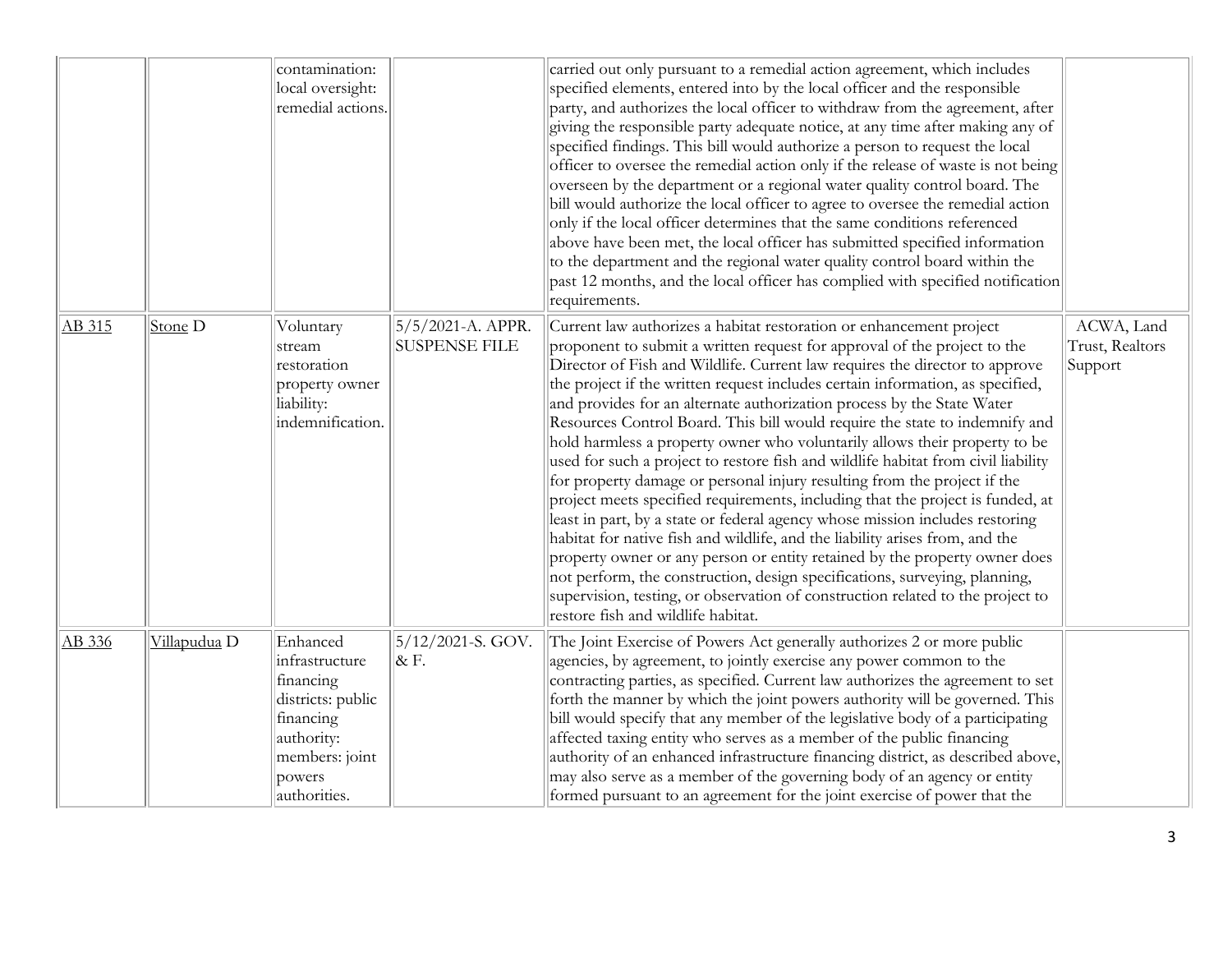|        |                        |                                                                                                                                                            |                                            | participating affected taxing entity has entered into in accordance with the<br>Joint Exercise of Powers Act.                                                                                                                                                                                                                                                                                                                                                                                                                                                                                                                                                                                                                                                                                                                                                                                                                                                                                                                              |                                                                                                                                                         |
|--------|------------------------|------------------------------------------------------------------------------------------------------------------------------------------------------------|--------------------------------------------|--------------------------------------------------------------------------------------------------------------------------------------------------------------------------------------------------------------------------------------------------------------------------------------------------------------------------------------------------------------------------------------------------------------------------------------------------------------------------------------------------------------------------------------------------------------------------------------------------------------------------------------------------------------------------------------------------------------------------------------------------------------------------------------------------------------------------------------------------------------------------------------------------------------------------------------------------------------------------------------------------------------------------------------------|---------------------------------------------------------------------------------------------------------------------------------------------------------|
| AB 339 | Lee D                  | Local<br>government:<br>open and public<br>meetings.                                                                                                       | 4/28/2021-A. APPR.                         | Would, until December 31, 2023, require all open and public meetings of a<br>city council or a county board of supervisors that governs a jurisdiction<br>containing least 250,000 people to include an opportunity for members of<br>the public to attend via a telephonic option or an internet-based service<br>option. The bill would require all open and public meetings to include an in-<br>person public comment opportunity, except in specified circumstances<br>during a declared state or local emergency. The bill would require all<br>meetings to provide the public with an opportunity to comment on<br>proposed legislation in person and remotely via a telephonic or an internet-<br>based service option, as provided.                                                                                                                                                                                                                                                                                               | ACLU Sponsor;<br>Broad non-profit<br>support<br>League and<br>Rural/Urban<br>County<br>Opposition                                                       |
| AB 350 | Villapudua D           | Agriculture:<br>Cannella<br>Environmental<br>Farming Act of<br>1995: technical<br>assistance grant<br>program:<br>groundwater<br>conservation<br>planning. | 5/12/2021-A. APPR.<br><b>SUSPENSE FILE</b> | Would require, upon an appropriation of funds, the Department of Food<br>and Agriculture to establish and administer a 3-year grant program to fund<br>technical assistance to support landowners located in critically overdrafted<br>basins, as defined, in the San Joaquin Valley in reaching water use reduction<br>goals established pursuant to the Sustainable Groundwater Management Act.<br>The bill would require the department, in its development of the grant<br>program, to establish various criteria, guidelines, restrictions, processes and<br>regulations for the qualification and administration of grants to technical<br>assistance providers, as specified. The bill would require the grant program<br>to fund one technical assistance provider in each of the 8 counties in the San<br>Joaquin Valley. The bill would require the department to ensure that at least<br>25% of the grant program funds are used to provide technical assistance to<br>socially disadvantaged farmers and ranchers, as defined. | American<br>Farmland Trust<br>Sponsor<br>CA Groundwater<br>Association<br>Oppose Unless<br>Amended                                                      |
| AB 361 | <u>Rivas, Robert</u> D | Open meetings:<br>local agencies:<br>teleconferences.                                                                                                      | 5/18/2021-S. RLS.                          | Would authorize a local agency to use teleconferencing without complying<br>with the teleconferencing requirements imposed by the Ralph M. Brown Act<br>when a legislative body of a local agency holds a meeting for the purpose of<br>declaring or ratifying a local emergency, during a declared state of emergency<br>or local emergency, as those terms are defined, when state or local health<br>officials have imposed or recommended measures to promote social<br>distancing, and during a declared local emergency provided the legislative<br>body determines, by majority vote, that meeting in person would present<br>imminent risks to the health or safety of attendees.                                                                                                                                                                                                                                                                                                                                                  | CA Special<br>District Assoc.<br>Sponsor; CMUA,<br>cities, water<br>agencies, CSAC,<br><b>ACWA</b> support<br>ACLU and<br>random non-<br>profits oppose |
| AB 377 | <u>Rivas, Robert</u> D | Water quality:<br>impaired waters.                                                                                                                         | 5/19/2021-A. APPR.<br><b>SUSPENSE FILE</b> | Would require, by January 1, 2023, the State Water Resources Control Board<br>and regional boards to prioritize enforcement of all water quality standard<br>violations that are causing or contributing to an exceedance of a water                                                                                                                                                                                                                                                                                                                                                                                                                                                                                                                                                                                                                                                                                                                                                                                                       | For<br>$\bullet$<br>discussion                                                                                                                          |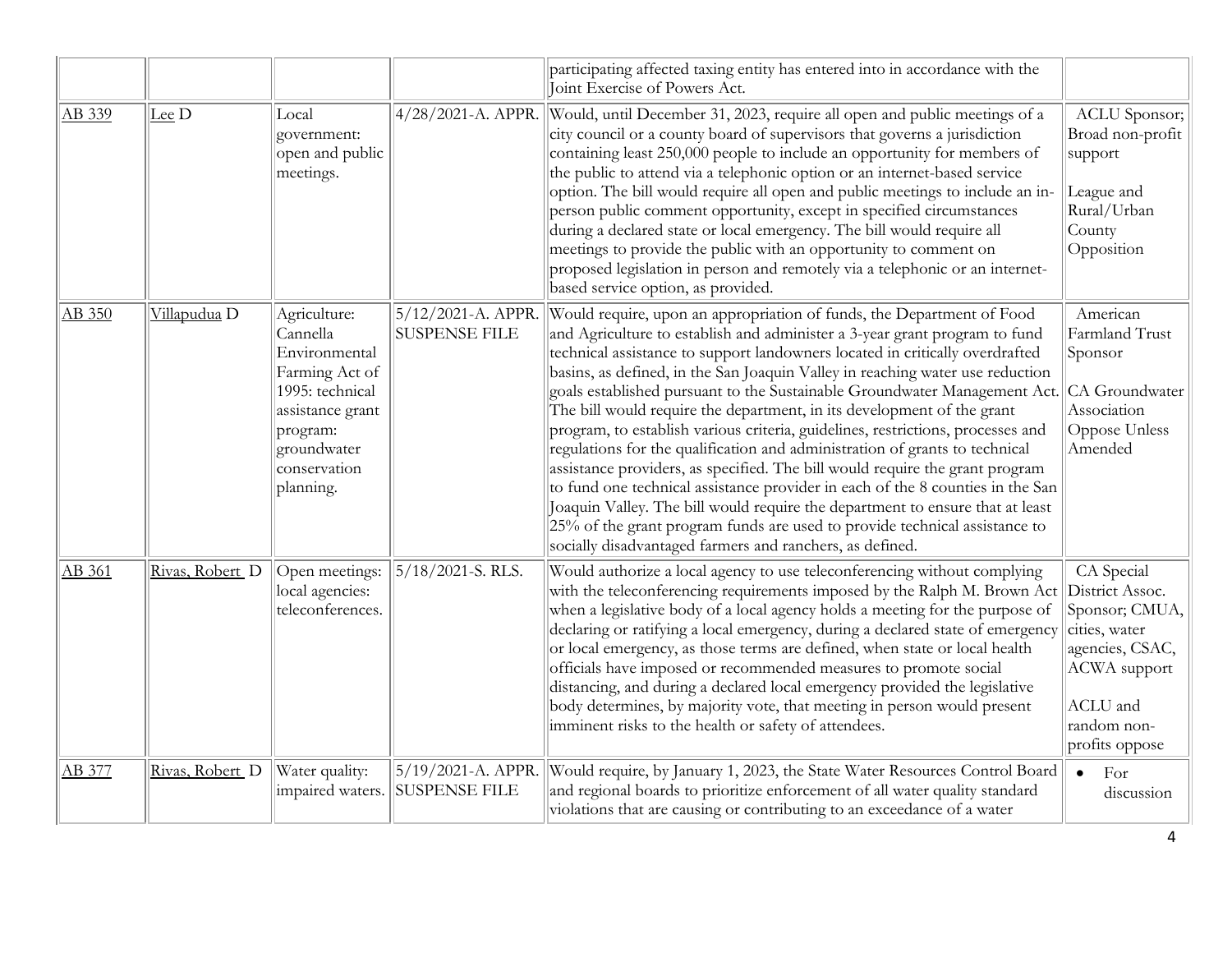|        |                 |                                                                                                                             |                                                              | quality standard in a surface water of the state. The bill would require the<br>state board and regional boards, by January 1, 2025, to evaluate impaired<br>state surface waters and report to the Legislature a plan to bring all water<br>segments into attainment by January 1, 2050. The bill would require the state<br>board and regional boards to update the report with a progress summary to<br>the Legislature every 5 years. The bill would create the Waterway Recovery<br>Account in the Waste Discharge Permit Fund and would make moneys in<br>the Waterway Recovery Account available for the state board to expend,<br>upon appropriation by the Legislature, to bring impaired water segments into<br>attainment in accordance with the plan.                        | <b>TWO-YEAR</b>                                                           |
|--------|-----------------|-----------------------------------------------------------------------------------------------------------------------------|--------------------------------------------------------------|------------------------------------------------------------------------------------------------------------------------------------------------------------------------------------------------------------------------------------------------------------------------------------------------------------------------------------------------------------------------------------------------------------------------------------------------------------------------------------------------------------------------------------------------------------------------------------------------------------------------------------------------------------------------------------------------------------------------------------------------------------------------------------------|---------------------------------------------------------------------------|
| AB 473 | Chau D          | Records Act.                                                                                                                | California Public 4/21/2021-A. APPR.<br><b>SUSPENSE FILE</b> | The California Public Records Act requires state and local agencies to make<br>their records available for public inspection, unless an exemption from<br>disclosure applies. This bill would recodify and reorganize the provisions of<br>the act. The bill would include provisions to govern the effect of<br>recodification and state that the bill is intended to be entirely nonsubstantive<br>in effect. The bill would contain related legislative findings and declarations.<br>The bill would become operative on January 1, 2023.                                                                                                                                                                                                                                             |                                                                           |
| AB 585 | Rivas, Luz D    | Climate change:<br><b>Extreme Heat</b><br>and Community<br>Resilience<br>Program.                                           | $4/14/2021$ -A. APPR.<br><b>SUSPENSE FILE</b>                | Would establish the Extreme Heat and Community Resilience Program and<br>would require the Office of Planning and Research to administer the<br>program. Under the program, the bill would require the Office of Planning<br>and Research to coordinate the state's efforts to address extreme heat and to<br>facilitate the implementation of local, regional, and state climate change<br>planning into effective projects through the awarding of competitive grants<br>to eligible entities for implementation of those projects. The bill would<br>establish the Extreme Heat and Community Resilience Fund in the State<br>Treasury and would require the office, upon appropriation by the<br>Legislature, to expend moneys in the fund for the implementation of the<br>program. | Edison, County<br>Health Officers,<br>Solar and Storage<br>Assoc. support |
| AB 621 | Rivas, Robert D | California<br>Environmental<br>Quality Act:<br>streamlined<br>environmental<br>review: standard<br>of review:<br>hospitals. | $4/30/2021-A.2$<br><b>YEAR</b>                               | Would authorize the Governor to certify a new hospital project or hospital<br>expansion or modernization project as an environmental leadership hospital<br>project if the project meets certain requirements. The bill would require the<br>project applicant to certify compliance with certain labor standards in<br>regards to the implementation of the project. The bill would require the lead<br>agency to concurrently prepare the record of proceedings for a project<br>certified by the Governor, as applicable. By requiring the concurrent<br>preparation of the record of proceedings, this bill would impose a state-<br>mandated local program.                                                                                                                         | TWO-YEAR                                                                  |
| AB 703 | Rubio, Blanca D | Open meetings: $\left  \frac{5}{7} \right  \approx 221$ -A. 2                                                               |                                                              | Current law, by Executive Order N-29-20, suspends the Ralph M. Brown                                                                                                                                                                                                                                                                                                                                                                                                                                                                                                                                                                                                                                                                                                                     | <b>TWO-YEAR</b>                                                           |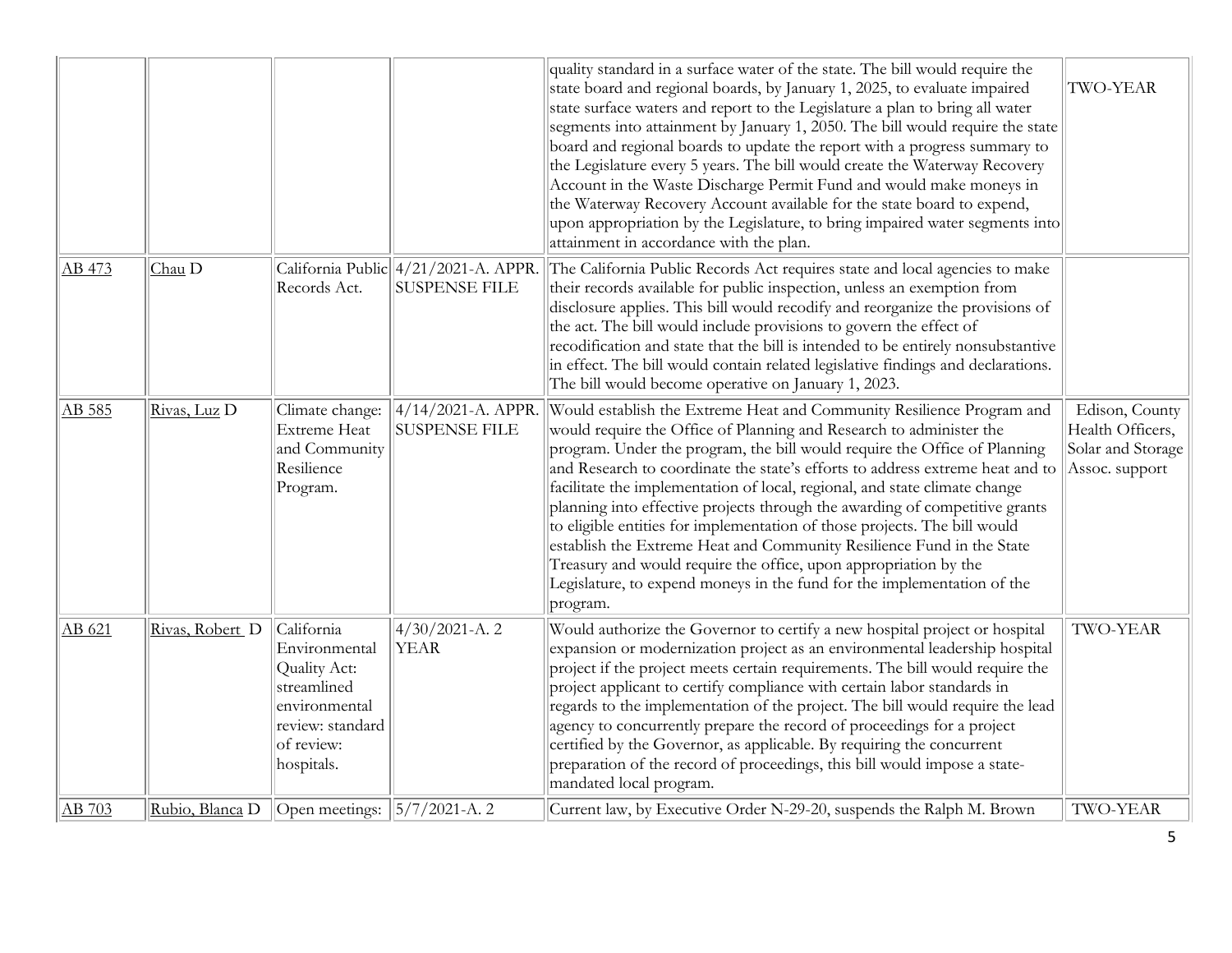|        |          | local agencies:<br>teleconferences.                                                           | <b>YEAR</b>                                                                    | Act's requirements for teleconferencing during the COVID-19 pandemic,<br>provided that notice requirements are met, the ability of the public to<br>observe and comment is preserved, as specified, and that a local agency<br>permitting teleconferencing have a procedure for receiving and swiftly<br>resolving requests for reasonable accommodation for individuals with<br>disabilities, as specified. This bill would remove the notice requirements<br>particular to teleconferencing and would revise the requirements of the act<br>to allow for teleconferencing subject to existing provisions regarding the<br>posting of notice of an agenda, provided that the public is allowed to<br>observe the meeting and address the legislative body directly both in person<br>and remotely via a call-in option or internet-based service option, and that a<br>quorum of members participate in person from a singular physical location<br>clearly identified on the agenda that is open to the public and situated within<br>the jurisdiction. |                                                                                                                               |
|--------|----------|-----------------------------------------------------------------------------------------------|--------------------------------------------------------------------------------|-----------------------------------------------------------------------------------------------------------------------------------------------------------------------------------------------------------------------------------------------------------------------------------------------------------------------------------------------------------------------------------------------------------------------------------------------------------------------------------------------------------------------------------------------------------------------------------------------------------------------------------------------------------------------------------------------------------------------------------------------------------------------------------------------------------------------------------------------------------------------------------------------------------------------------------------------------------------------------------------------------------------------------------------------------------|-------------------------------------------------------------------------------------------------------------------------------|
| AB 747 | Mathis R | facility: State<br><b>Water Resources</b><br>Control Board:<br>grant.                         | Water treatment $\left  \frac{2}{25}/\frac{2021}{-A} \right $ . E.S. &<br>T.M. | Would appropriate \$20,000,000 from the General Fund to the State Water<br>Resources Control Board for the purpose of improving water treatment. The<br>bill would require the board to grant \$20,000,000 to a specified joint powers<br>authority for a water treatment facility to be operated by the joint powers<br>authority.                                                                                                                                                                                                                                                                                                                                                                                                                                                                                                                                                                                                                                                                                                                       | <b>TWO-YEAR</b>                                                                                                               |
| AB 754 | Mathis R | Sustainable<br>groundwater<br>management:<br>groundwater<br>sustainability<br>plan.           | $4/27/2021$ -A. APPR.                                                          | The Sustainable Groundwater Management Act authorizes the State Water<br>Resources Control Board to designate a high- or medium-priority basin as a<br>probationary basin if the basin is not entirely covered by an adopted<br>groundwater sustainability plan or plans or a department-approved<br>alternative by the applicable deadline. The act authorizes the board to adopt<br>an interim plan for a probationary basin, as specified. This bill would<br>authorize the department to extend the deadline for a high- or medium-<br>priority basin not subject to critical conditions of overdraft to be managed<br>under a groundwater sustainability plan or coordinated plans by up to 180<br>days after January 31, 2022, upon request of a local agency or groundwater<br>sustainability agency in the basin for an extension of a specified period of<br>time. The bill would require a request to be submitted by January 3, 2022,<br>and to be responded to by the department by January 10, 2022.                                         | Rural County<br>Reps Support<br>The Nature<br>Conservancy,<br>Loc. Gov<br>Commission,<br>Sierra Club and<br>Audubon<br>Oppose |
| AB 819 | Levine D | California<br>Environmental<br>Quality Act:<br>notices and<br>documents:<br>electronic filing | $5/12/2021$ -S. E.Q.                                                           | CEQA requires, if an environmental impact report is required, the lead<br>agency to mail a notice of determination to each responsible agency, the<br>Office of Planning and Research, and public agencies with jurisdiction over<br>natural resources affected by the project. CEQA requires the lead agency to<br>provide notice to the public and to organizations and individuals who have<br>requested notices that the lead agency is preparing an environmental impact                                                                                                                                                                                                                                                                                                                                                                                                                                                                                                                                                                             | CA Chamber<br>Support                                                                                                         |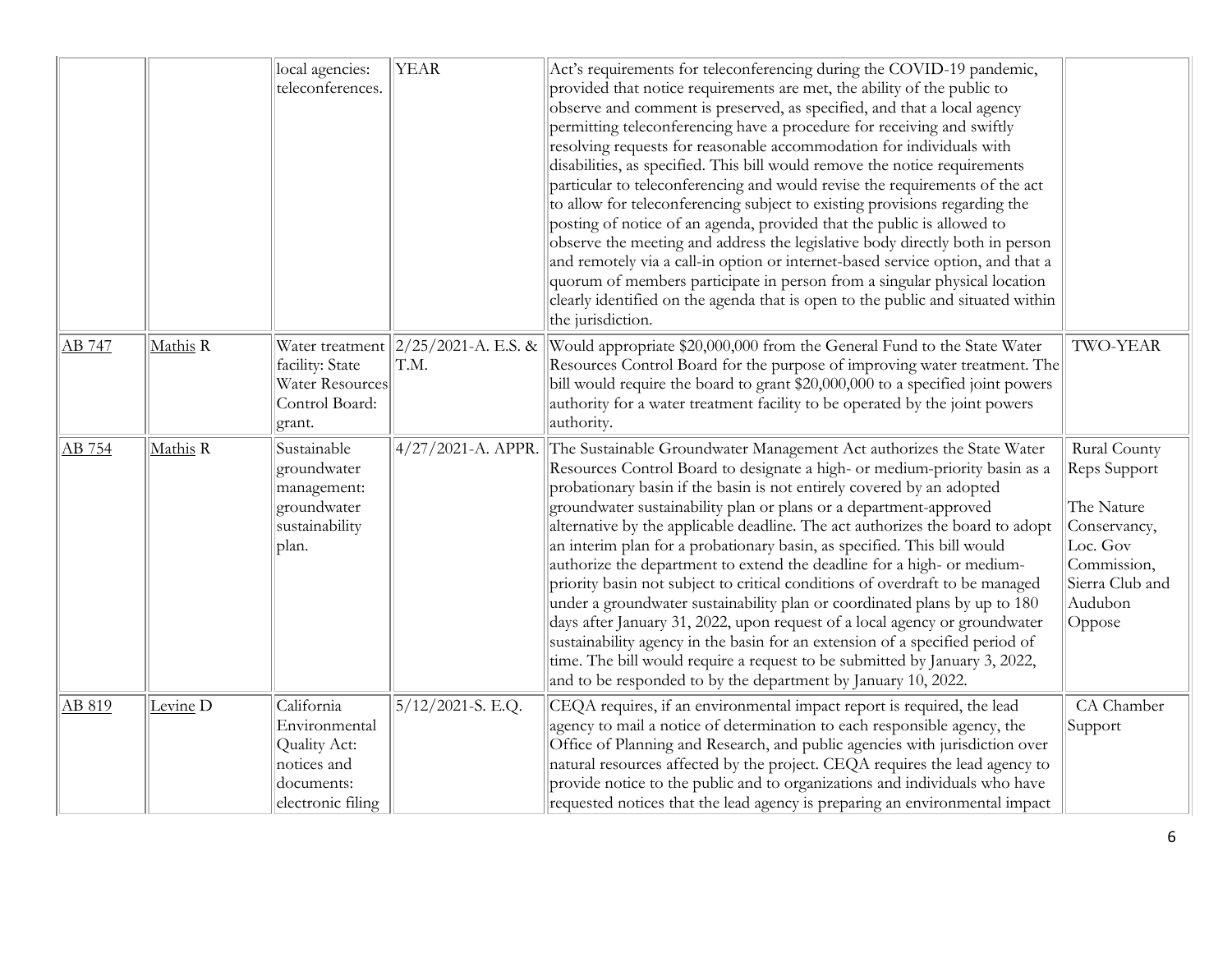|         |                                  | and posting.                                                                                              |                                | report, negative declaration, or specified determination. CEQA requires<br>notices for an environmental impact report to be posted in the office of the<br>county clerk of each county in which the project is located. This bill would<br>instead require the lead agency to mail or email those notices, and to post<br>them on the lead agency's internet website. The bill would also require<br>notices of an environmental impact report to be posted on the internet<br>website of the county clerk of each county in which the project is located.<br>ebsite.                                                                                                                                                                                                                                                                                                                     |                                        |
|---------|----------------------------------|-----------------------------------------------------------------------------------------------------------|--------------------------------|-------------------------------------------------------------------------------------------------------------------------------------------------------------------------------------------------------------------------------------------------------------------------------------------------------------------------------------------------------------------------------------------------------------------------------------------------------------------------------------------------------------------------------------------------------------------------------------------------------------------------------------------------------------------------------------------------------------------------------------------------------------------------------------------------------------------------------------------------------------------------------------------|----------------------------------------|
| AB 878  | Dahle, Megan R                   | Wildlife<br>resources:<br>natural<br>community<br>conservation<br>plans: public<br>review and<br>comment. | 4/8/2021-A. APPR.              | The Natural Community Conservation Planning Act authorizes the<br>Department of Fish and Wildlife to enter into agreements with any person<br>or public entity for the purpose of preparing a natural community<br>conservation plan, in cooperation with a local agency that has land use<br>permit authority over the activities proposed to be addressed in the plan, to<br>provide comprehensive management and conservation of multiple wildlife<br>species. Current law requires the public to have 21 calendar days to review<br>and comment on a proposed planning agreement before department<br>approval of the planning agreement. This bill would expand the time for<br>public review and comment on a proposed planning agreement from 21<br>calendar days to 21 business days.                                                                                             | CA Assoc of<br><b>Realtors Support</b> |
| AB 885  | Quirk <sub>D</sub>               | <b>Bagley-Keene</b><br>Open Meeting<br>Act:<br>teleconferencing                                           | $4/30/2021-A.2$<br><b>YEAR</b> | Would require a state body that elects to conduct a meeting or proceeding by<br>teleconference to make the portion that is required to be open to the public<br>both audibly and visually observable. The bill would require a state body that<br>elects to conduct a meeting or proceeding by teleconference to post an<br>agenda at the designated primary physical meeting location in the notice of<br>the meeting where members of the public may physically attend the meeting<br>and participate. The bill would extend the above requirements of meetings of<br>multimember advisory bodies that are held by teleconference to meetings of<br>all multimember state bodies. The bill would require a multimember state<br>body to provide a means by which the public may both audibly and visually<br>remotely observe a meeting if a member of that body participates remotely. | TWO-YEAR                               |
| AB 1001 | Garcia,<br>Cristina <sub>D</sub> | Environment:<br>air pollution and YEAR<br>mitigation<br>measures for air<br>and water<br>quality impacts. | $4/30/2021-A.2$                | Current law requires each air pollution control district and each air quality<br>management district (air district) that has a nonattainment area for one or<br>more air pollutants to adopt an expedited schedule for the implementation<br>of best available retrofit control technology (BARCT) by the earliest feasible<br>date, but not later than December 31, 2023. Current law provides that the<br>adopted expedited schedule applies only to each industrial source that, as of<br>January 1, 2017, was subject to a market-based compliance mechanism for<br>the emissions of greenhouse gases adopted by the State Air Resources                                                                                                                                                                                                                                              | TWO-YEAR                               |

7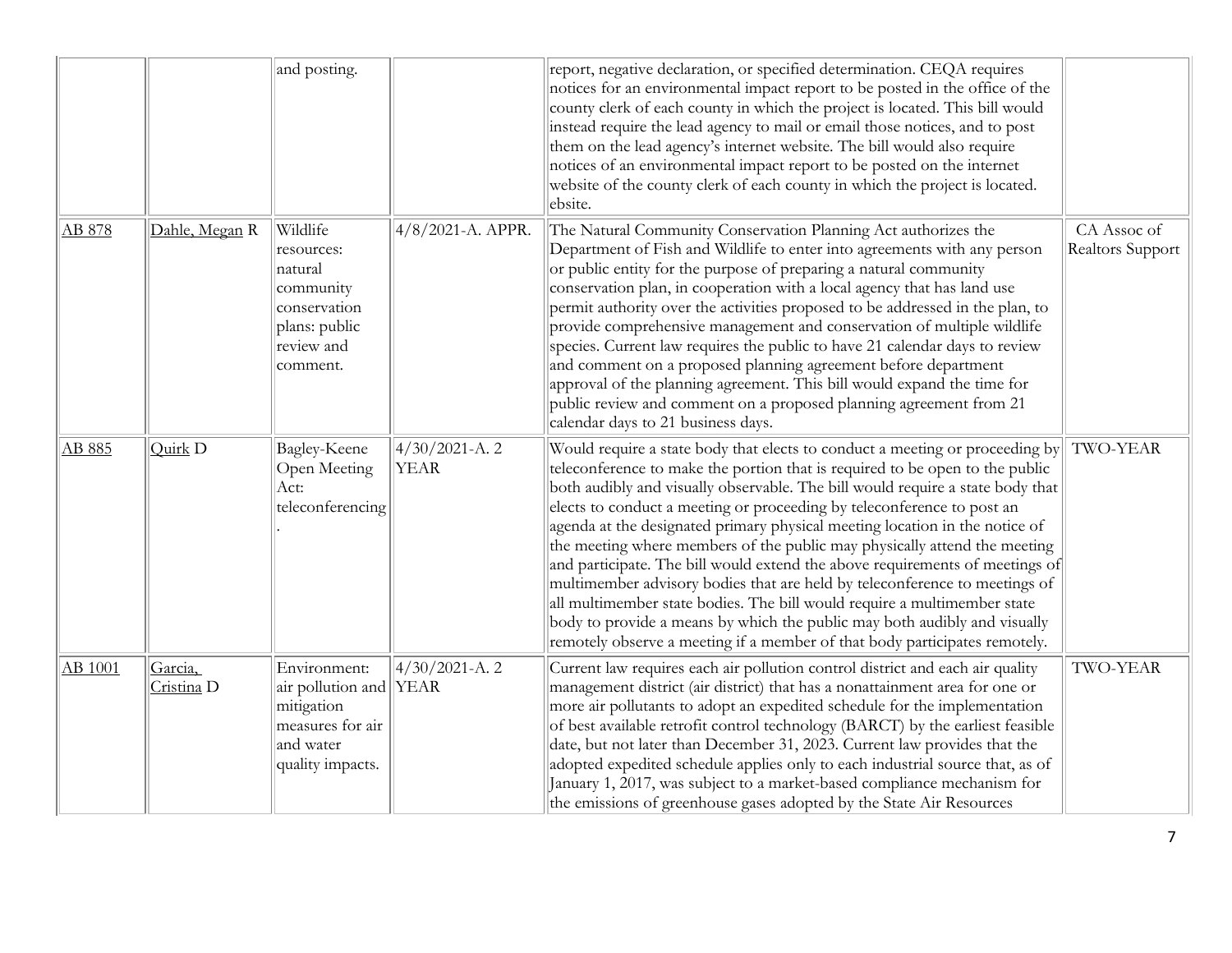|         |                                  |                                                    |                                                                                      | Board, as provided. This bill would additionally require those air districts to<br>adopt an expedited schedule for the implementation of best available control<br>technology (BACT).                                                                                                                                                                                                                                                                                                                                                                                                                                                                                                                                                                                                                                                                                                                                                                                                                                                                                                                                                                                                                                                |                                                                               |
|---------|----------------------------------|----------------------------------------------------|--------------------------------------------------------------------------------------|--------------------------------------------------------------------------------------------------------------------------------------------------------------------------------------------------------------------------------------------------------------------------------------------------------------------------------------------------------------------------------------------------------------------------------------------------------------------------------------------------------------------------------------------------------------------------------------------------------------------------------------------------------------------------------------------------------------------------------------------------------------------------------------------------------------------------------------------------------------------------------------------------------------------------------------------------------------------------------------------------------------------------------------------------------------------------------------------------------------------------------------------------------------------------------------------------------------------------------------|-------------------------------------------------------------------------------|
| AB 1058 | Garcia,<br>Cristina <sub>D</sub> | Water<br>corporations:<br>bill payment<br>options. | 5/12/2021-S. E. U.,<br>& C.                                                          | Current law authorizes the Public Utilities Commission to fix the rates and<br>charges for every public utility, and requires that those rates and charges be<br>just and reasonable. Current law authorizes an electrical, gas, or water<br>corporation to offer credit card and debit card bill payment options, if<br>approved by the commission, and, upon approval, authorizes an electrical,<br>gas, or water corporation to recover, through an individual customer<br>transaction fee, reasonable transaction costs incurred by the electrical, gas, or<br>water corporation from those customers that choose those methods of<br>payment. Current law includes statements of legislative intent relative to<br>electrical, gas, and water corporations offering customers the option to pay<br>by credit card or debit card. This bill would delete water corporations from<br>the above-described authorization to offer credit card and debit card bill<br>payment options, the associated cost recovery provisions, and the related<br>statements of legislative intent, thereby limiting those provisions to electrical<br>and gas corporations.                                                                        | CA Water<br>Assoc, CA Water<br>Service Support                                |
| AB 1164 | Flora R                          | Dams and<br>reservoirs:<br>exclusions.             | $5/12/2021$ -<br>A. CONSENT<br><b>CALENDAR</b>                                       | Current law requires the Department of Water Resources to adopt, by<br>regulation, a schedule of fees to cover the department's costs in carrying out<br>the supervision of dam safety. Current law excludes certain obstructions<br>from being considered a dam, including a barrier that is not across a stream<br>channel, watercourse, or natural drainage area and that has the principal<br>purpose of impounding water for agricultural use. This bill would specify<br>that the exclusion from being considered a dam for a barrier that is not<br>across a stream channel, watercourse, or natural drainage area and that has<br>the principal purpose of impounding water for agricultural use applies only<br>to a barrier owned or operated by a private entity. The bill would provide<br>that a barrier owned or operated by a public entity that is not across a stream<br>channel, watercourse, or natural drainage area and that has the principal<br>purpose of impounding water for agricultural use shall not be considered a<br>dam only if certain criteria are met, including, among other criteria, that the<br>operator provides to the county office of emergency management a<br>structural failure plan. | ACWA and<br>various Central<br>Valley Water<br>Agencies/District<br>s Support |
| AB 1250 | Calderon D                       | system<br>corporations:<br>consolidation of        | Water and sewer $\left  \frac{5}{5} \right $ 5/2021-A. APPR.<br><b>SUSPENSE FILE</b> | The California Safe Drinking Water Act, provides for the operation of public<br>water systems and imposes on the State Water Resources Control Board<br>related regulatory responsibilities and duties. Current law authorizes the state<br>board to order consolidation of public water systems where a public water                                                                                                                                                                                                                                                                                                                                                                                                                                                                                                                                                                                                                                                                                                                                                                                                                                                                                                                | CA Water Assoc<br>Sponsor; ACWA<br>Support                                    |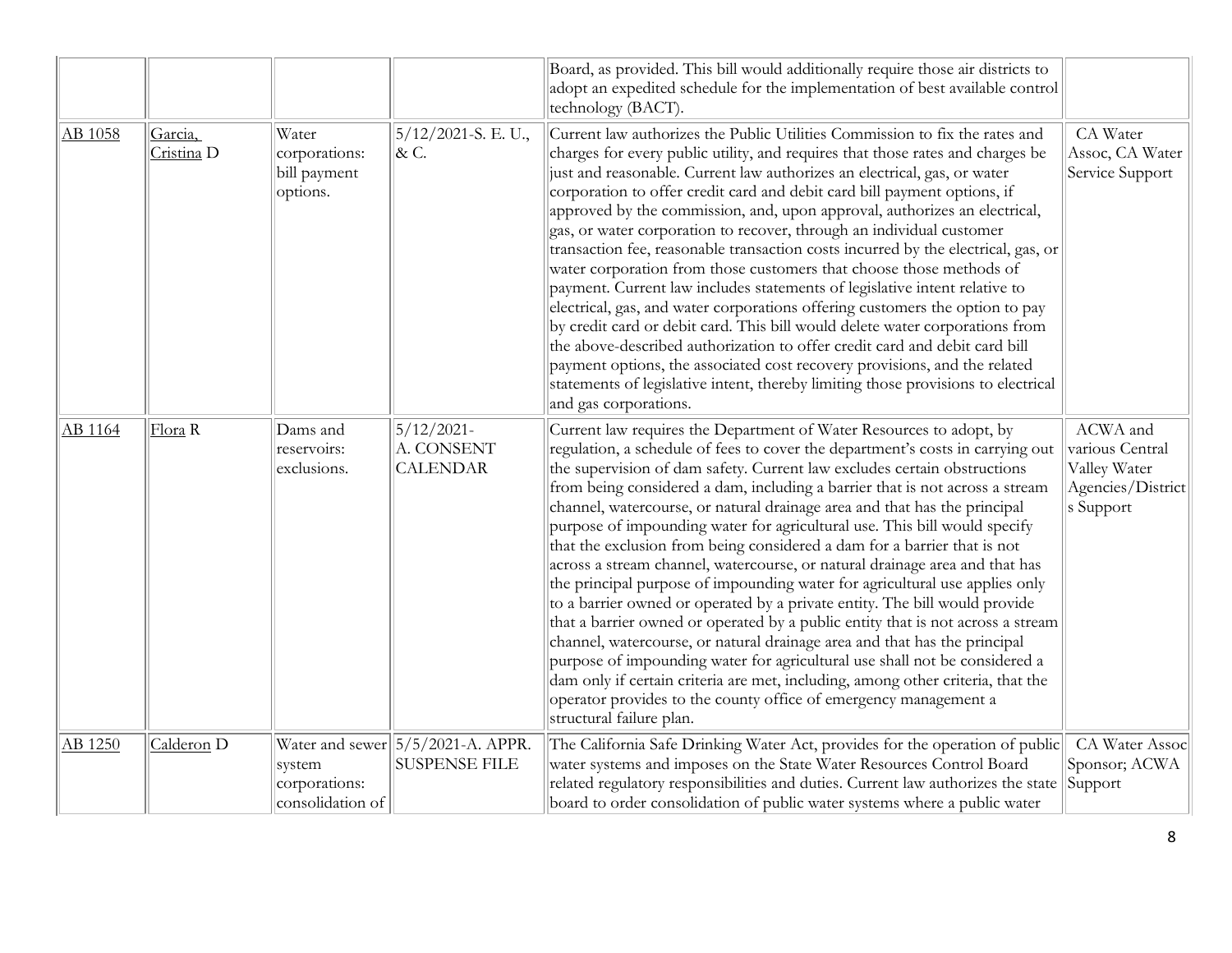|                 |                            | service.                                                                                                                                                                                         |                                               | system or state small water system serving a disadvantaged community<br>consistently fails to provide an adequate supply of safe drinking water, as<br>provided. This bill, the Consolidation for Safe Drinking Water Act of 2021,<br>would authorize a water or sewer system corporation to file an application<br>and obtain approval from the commission through an order authorizing the<br>water or sewer system corporation to consolidate with a public water system<br>or state small water system. The bill would require the commission to<br>approve or deny the application within 8 months, except as provided. |                                                        |
|-----------------|----------------------------|--------------------------------------------------------------------------------------------------------------------------------------------------------------------------------------------------|-----------------------------------------------|------------------------------------------------------------------------------------------------------------------------------------------------------------------------------------------------------------------------------------------------------------------------------------------------------------------------------------------------------------------------------------------------------------------------------------------------------------------------------------------------------------------------------------------------------------------------------------------------------------------------------|--------------------------------------------------------|
| AB 1408         | Petrie-Norris <sub>D</sub> | Coastal<br>resources:<br>coastal<br>development<br>permits: fees.                                                                                                                                | $4/30/2021-A.2$<br><b>YEAR</b>                | Would, at the request of an applicant for a coastal development permit,<br>authorize a city or county to waive or reduce the permit fee for specified<br>projects. The bill would authorize the applicant, if a city or county rejects a<br>fee waiver or fee reduction request, to submit the coastal development<br>permit application directly to the commission.                                                                                                                                                                                                                                                         | TWO-YEAR                                               |
| AB 1434         | Friedman <sub>D</sub>      | objectives:<br>indoor<br>residential water<br>use.                                                                                                                                               | Urban water use $  4/27/2021$ -A. APPR.       | Would establish, beginning January 1, 2023, until January 1, 2025, the<br>standard for indoor residential water use as 48 gallons per capita daily. The<br>bill would establish, beginning January 1, 2025, the standard as 44 gallons per<br>capita daily and, beginning January 1, 2030, 40 gallons per capita daily.                                                                                                                                                                                                                                                                                                      | TWO-YEAR                                               |
| AB 1500         | Garcia,<br>Eduardo D       | Safe Drinking<br>Water, Wildfire<br>Prevention,<br>Drought<br>Preparation,<br>Flood<br>Protection,<br><b>Extreme Heat</b><br>Mitigation, and<br>Workforce<br>Development<br>Bond Act of<br>2022. | $5/19/2021$ -A. APPR.<br><b>SUSPENSE FILE</b> | Would enact the Safe Drinking Water, Wildfire Prevention, Drought<br>Preparation, Flood Protection, Extreme Heat Mitigation, and Workforce<br>Development Bond Act of 2022, which, if approved by the voters, would<br>authorize the issuance of bonds in the amount of \$7,080,000,000 pursuant to<br>the State General Obligation Bond Law to finance projects for safe drinking<br>water, wildfire prevention, drought preparation, flood protection, extreme<br>heat mitigation, and workforce development programs.                                                                                                     | For<br>$\bullet$<br>discussion                         |
| SB <sub>1</sub> | Atkins <sub>D</sub>        | Coastal<br>resources: sea<br>level rise.                                                                                                                                                         | $4/20/2021$ -S. APPR.<br><b>SUSPENSE FILE</b> | Thee California Coastal Act of 1976 establishes the California Coastal<br>Commission and provides for planning and regulation of development in the<br>coastal zone, as defined. The act requires the commission, within 90 days<br>after January 1, 1977, to adopt, after public hearing, procedures for the<br>preparation, submission, approval, appeal, certification, and amendment of a<br>local coastal program, including a common methodology for the preparation<br>of, and the determination of the scope of, the local coastal programs, as                                                                      | CA Coastkeeper<br>and Nature<br>Conservancy<br>Support |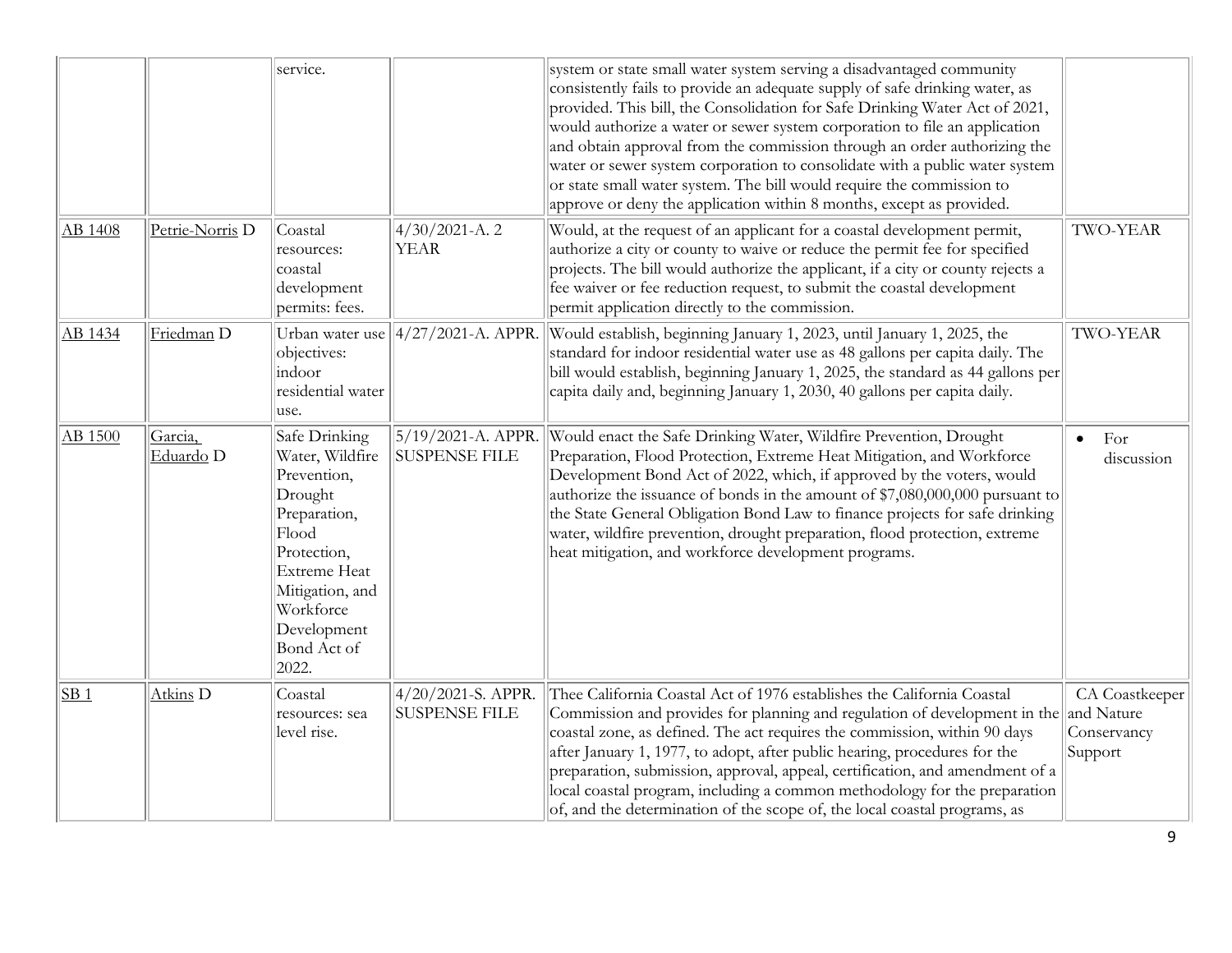|        |              |                                                                                                                            |                                               | provided. This bill would also include, as part of the procedures the<br>commission is required to adopt, recommendations and guidelines for the<br>identification, assessment, minimization, and mitigation of sea level rise<br>within each local coastal program, as provided. The bill would delete the<br>timeframe specified above by which the commission is required to adopt<br>these procedures.                                                                                                                                                                                                                                                                                                                                                                                                                                                                |                                                                                                                                                                       |
|--------|--------------|----------------------------------------------------------------------------------------------------------------------------|-----------------------------------------------|---------------------------------------------------------------------------------------------------------------------------------------------------------------------------------------------------------------------------------------------------------------------------------------------------------------------------------------------------------------------------------------------------------------------------------------------------------------------------------------------------------------------------------------------------------------------------------------------------------------------------------------------------------------------------------------------------------------------------------------------------------------------------------------------------------------------------------------------------------------------------|-----------------------------------------------------------------------------------------------------------------------------------------------------------------------|
| SB45   | Portantino D | Wildfire<br>Prevention, Safe<br>Drinking Water,<br>Drought<br>Preparation, and<br>Flood<br>Protection Bond<br>Act of 2022. | 5/3/2021-S. APPR.<br><b>SUSPENSE FILE</b>     | Would enact the Wildfire Prevention, Safe Drinking Water, Drought<br>Preparation, and Flood Protection Bond Act of 2022, which, if approved by<br>the voters, would authorize the issuance of bonds in the amount of<br>\$5,595,000,000 pursuant to the State General Obligation Bond Law to<br>finance projects for a wildfire prevention, safe drinking water, drought<br>preparation, and flood protection program.                                                                                                                                                                                                                                                                                                                                                                                                                                                    | For<br>$\bullet$<br>discussion                                                                                                                                        |
| SB 83  | Allen D      | Sea Level Rise<br>Revolving Loan<br>Program.                                                                               | 5/17/2021-S. APPR.<br><b>SUSPENSE FILE</b>    | Current law establishes in state government the Ocean Protection Council.<br>Current law requires the council to, among other things, establish policies to<br>coordinate the collection, evaluation, and sharing of scientific data related to<br>coastal and ocean resources among agencies. Current law establishes the<br>State Coastal Conservancy with prescribed powers and responsibilities for<br>implementing and administering various programs intended to preserve,<br>protect, and restore the state's coastal areas. This bill would require the<br>council, in consultation with the conservancy, to develop the Sea Level Rise<br>Revolving Loan Program for purposes of providing low-interest loans to<br>local jurisdictions for the purchase of coastal properties in their jurisdictions<br>identified as vulnerable coastal property, as provided. | Sierra Club,<br>Nature<br>Conservancy,<br>Surfrider<br>Foundation<br>Support                                                                                          |
| SB 222 | Dodd D       | Water Rate<br>Assistance<br>Program.                                                                                       | 5/17/2021-S. APPR.<br><b>SUSPENSE FILE</b>    | This bill would establish the Water Rate Assistance Fund in the State<br>Treasury to help provide water affordability assistance, for both drinking<br>water and wastewater services, to low-income ratepayers and ratepayers<br>experiencing economic hardship in California. The bill would require the<br>Department of Community Services and Development to develop and<br>administer the Water Rate Assistance Program established by the bill.                                                                                                                                                                                                                                                                                                                                                                                                                     | Coastkeeper,<br>Sierra Club,<br>League of Voters,<br>broad enviro<br>groups Support<br>ACWA, CMUA,<br>Special Districts,<br>And about 15<br>water districts<br>Oppose |
| SB 223 | Dodd D       | Discontinuation  <br>of residential                                                                                        | $5/17/2021$ -S. APPR.<br><b>SUSPENSE FILE</b> | Current law requires an urban and community water system to have a written<br>policy on discontinuation of residential service for nonpayment, including,                                                                                                                                                                                                                                                                                                                                                                                                                                                                                                                                                                                                                                                                                                                 | Broad Enviro &<br>Social Justice Org                                                                                                                                  |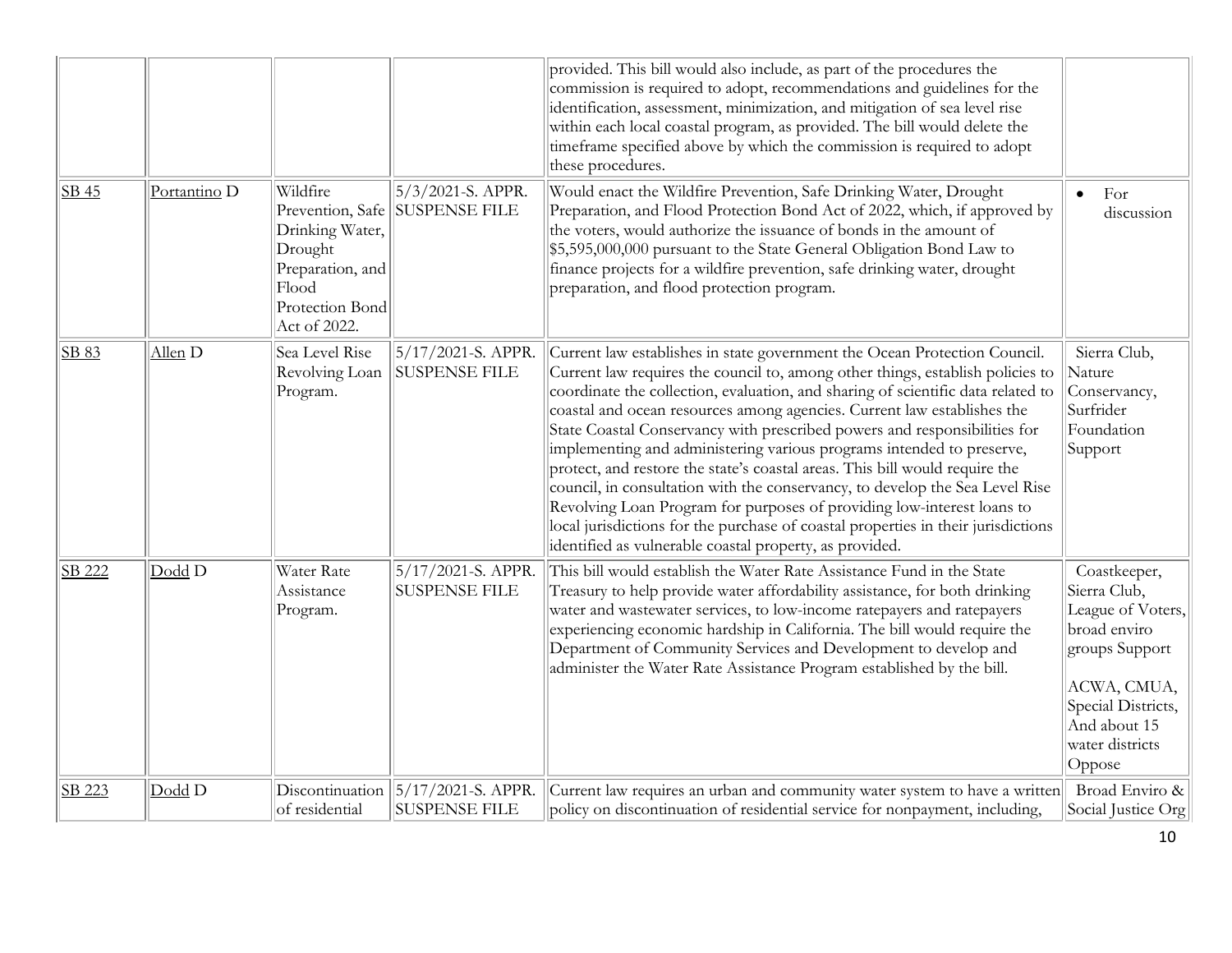|        |                        | water service.                                               | <b>HELD</b>               | among other things, specified options for addressing the nonpayment.<br>Current law requires an urban and community water system to provide<br>notice of that policy to customers, as provided. This bill would apply those<br>provisions, on and after July 1, 2022, to a very small community water<br>system, defined as a public water system that supplies water to 200 or fewer<br>service connections used by year long residents.                                                                                                                                                                                                                                                                                                                                                                                                                                                                                                                                                                                                                                                                                                                                                                                                            | Support<br>ACWA, CMUA<br>and a handful of<br>water districts<br>Oppose<br>TWO-YEAR |
|--------|------------------------|--------------------------------------------------------------|---------------------------|------------------------------------------------------------------------------------------------------------------------------------------------------------------------------------------------------------------------------------------------------------------------------------------------------------------------------------------------------------------------------------------------------------------------------------------------------------------------------------------------------------------------------------------------------------------------------------------------------------------------------------------------------------------------------------------------------------------------------------------------------------------------------------------------------------------------------------------------------------------------------------------------------------------------------------------------------------------------------------------------------------------------------------------------------------------------------------------------------------------------------------------------------------------------------------------------------------------------------------------------------|------------------------------------------------------------------------------------|
| SB 273 | Hertzberg D            | Water quality:<br>municipal<br>wastewater<br>agencies.       | $5/13/2021$ -A.L.<br>GOV. | Would authorize a municipal wastewater agency, as defined, to enter into<br>agreements with entities responsible for stormwater management for the<br>purpose of managing stormwater and dry weather runoff, to acquire,<br>construct, expand, operate, maintain, and provide facilities for specified<br>purposes relating to managing stormwater and dry weather runoff, and to<br>levy taxes, fees, and charges consistent with the municipal wastewater<br>agency's existing authority in order to fund projects undertaken pursuant to<br>the bill. The bill would require the exercise of any new authority granted<br>under the bill to comply with the Cortese-Knox-Hertzberg Local<br>Government Reorganization Act of 2000. To the extent this requirement<br>would impose new duties on local agency formation commissions, the bill<br>would impose a state-mandated local program.                                                                                                                                                                                                                                                                                                                                                      | ACWA, CMUA,<br>Coastkeeper,<br>Stormwater<br><b>Quality Assoc</b><br>Support       |
| SB 274 | Wieckowski D           | Local<br>government<br>meetings:<br>agenda and<br>documents. | $5/13/2021$ -A.L.<br>GOV. | The Ralph M. Brown Act requires meetings of the legislative body of a local<br>agency to be open and public and also requires regular and special meetings<br>of the legislative body to be held within the boundaries of the territory over<br>which the local agency exercises jurisdiction, with specified exceptions.<br>Current law authorizes a person to request that a copy of an agenda, or a<br>copy of all the documents constituting the agenda packet, of any meeting of<br>a legislative body be mailed to that person. This bill would require a local<br>agency with an internet website, or its designee, to email a copy of, or<br>website link to, the agenda or a copy of all the documents constituting the<br>agenda packet if the person requests that the items be delivered by email. If a<br>local agency determines it to be technologically infeasible to send a copy of<br>the documents or a link to a website that contains the documents by email or<br>by other electronic means, the bill would require the legislative body or its<br>designee to send by mail a copy of the agenda or a website link to the agenda<br>and to mail a copy of all other documents constituting the agenda packet, as<br>specified. | ACWA, CMUA,<br>AFL-CIO<br>Support                                                  |
| SB 323 | Caballero <sub>D</sub> | Local<br>government:                                         | $5/13/2021$ -A.L.<br>GOV. | Current law prohibits a local agency from imposing fees for specified<br>purposes, including fees for water or sewer connections, as defined, that                                                                                                                                                                                                                                                                                                                                                                                                                                                                                                                                                                                                                                                                                                                                                                                                                                                                                                                                                                                                                                                                                                   | <b>MPWMD</b><br>Support                                                            |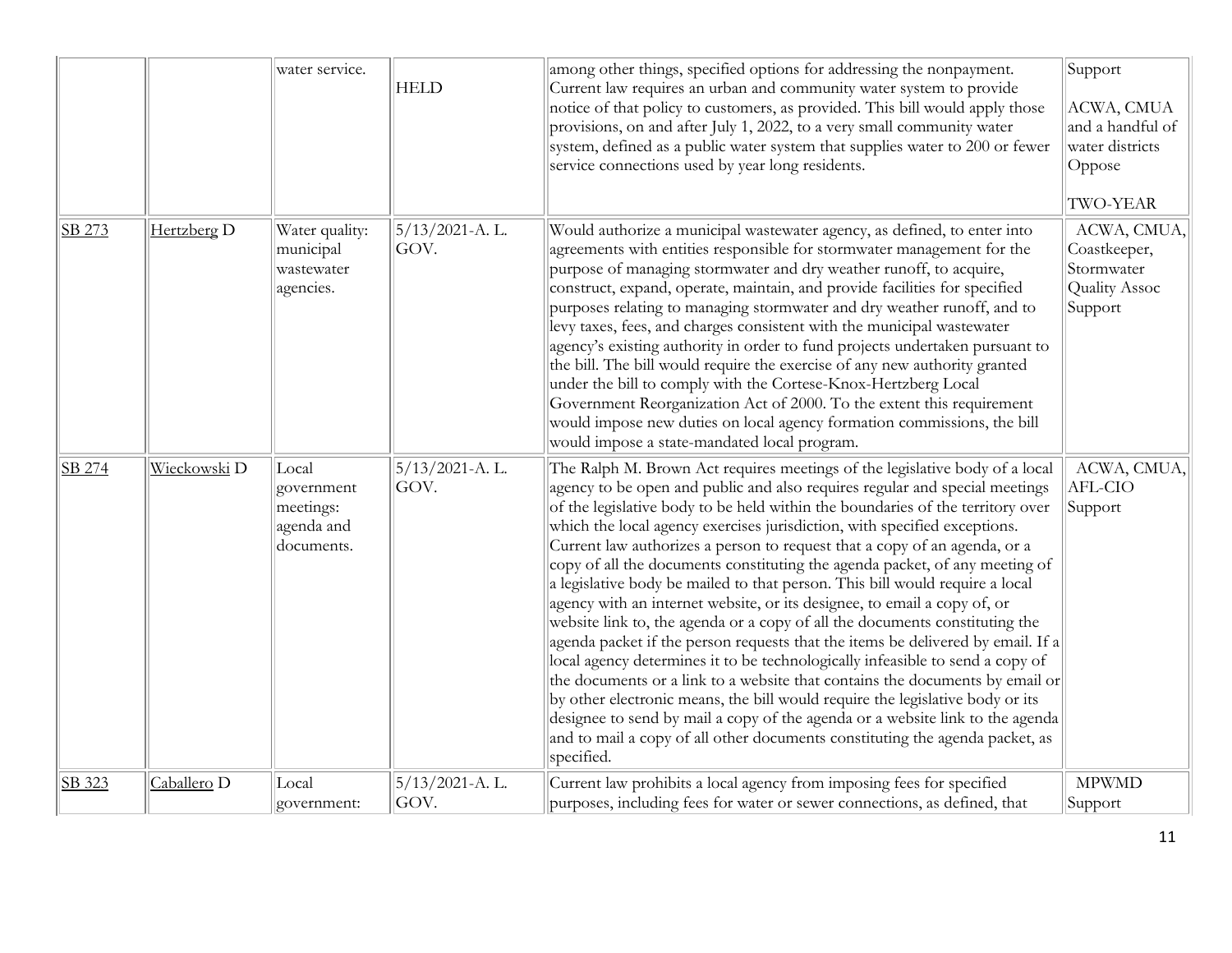|        |                        | water or sewer<br>service: legal<br>actions. |                                                           | exceed the estimated reasonable cost of providing the service for which the<br>fee is charged, unless voter approval is obtained. Current law provides that a<br>local agency levying a new a water or sewer connection fee or increasing a<br>fee must do so by ordinance or resolution. Current law requires, for specified<br>fees, including water or sewer connection fees, any judicial action or<br>proceeding to attack, review, set aside, void, or annul an ordinance,<br>resolution, or motion adopting a new fee or service charge or modifying an<br>existing fee or service charge to be commenced within 120 days of the<br>effective date of the ordinance, resolution, or motion according to specified<br>procedures for validation proceedings. This bill would apply the same<br>judicial action procedure and timelines, as stated above, to ordinances,<br>resolutions, or motions adopting, modifying, or amending water or sewer<br>service fees or charges adopted after January 1, 2022, except as provided. | *Logo sent to<br>ACWA for<br>coalition letter                                           |
|--------|------------------------|----------------------------------------------|-----------------------------------------------------------|----------------------------------------------------------------------------------------------------------------------------------------------------------------------------------------------------------------------------------------------------------------------------------------------------------------------------------------------------------------------------------------------------------------------------------------------------------------------------------------------------------------------------------------------------------------------------------------------------------------------------------------------------------------------------------------------------------------------------------------------------------------------------------------------------------------------------------------------------------------------------------------------------------------------------------------------------------------------------------------------------------------------------------------|-----------------------------------------------------------------------------------------|
| SB 351 | Caballero <sub>D</sub> | Water<br>Innovation Act<br>of 2021.          | 5/10/2021-S. APPR.<br><b>SUSPENSE FILE</b><br><b>HELD</b> | Current law establishes the State Water Resources Control Board for the<br>purposes of providing for the orderly and efficient administration of the<br>water resources of the state. This bill, the Water Innovation Act of 2021,<br>would create the Office of Water Innovation at the California Water<br>Commission for the furtherance of new technologies and other innovative<br>approaches in the water sector. The bill would require the office, by<br>December 31, 2023, to take specified measures to advance innovation in the<br>water sector. The bill would make findings and declarations regarding the<br>need for water innovation.                                                                                                                                                                                                                                                                                                                                                                                 | ACWA, CMUA,<br>Sanitation<br>Agencies Assoc.<br>Support<br><b>TWO-YEAR</b>              |
| SB 403 | Gonzalez <sub>D</sub>  | Drinking water:<br>consolidation.            | $5/11/2021$ -<br>S. THIRD<br><b>READING</b>               | The California Safe Drinking Water Act authorizes the State Water<br>Resources Control Board to order consolidation with a receiving water<br>system where a public water system or a state small water system, serving a<br>disadvantaged community, consistently fails to provide an adequate supply<br>of safe drinking water or where a disadvantaged community is substantially<br>reliant on domestic wells that consistently fail to provide an adequate supply<br>of safe drinking water. This bill would authorize the state board to also order Districts Oppose<br>consolidation where a water system serving a disadvantaged community is an<br>at-risk water system, as defined, or where a disadvantaged community is<br>substantially reliant on at-risk domestic wells, as defined.                                                                                                                                                                                                                                    | Enviro groups,<br>Western Center<br>on Law &<br><b>Poverty Support</b><br>ACWA, Special |
| SB 427 | Eggman <sub>D</sub>    | Water theft:<br>enhanced<br>penalties.       | $5/13/2021$ -A.L.<br>GOV.                                 | Would authorize the legislative body of a local agency, as defined, that<br>provides water service to adopt an ordinance that prohibits water theft, as<br>defined, subject to an administrative fine or penalty in excess of the<br>limitations above, as specified. The bill would require the local agency to<br>adopt an ordinance that sets forth the administrative procedures governing<br>the imposition, enforcement, collection, and administrative review of the                                                                                                                                                                                                                                                                                                                                                                                                                                                                                                                                                            | ACWA,<br>Regional Water<br>Authority<br>Support                                         |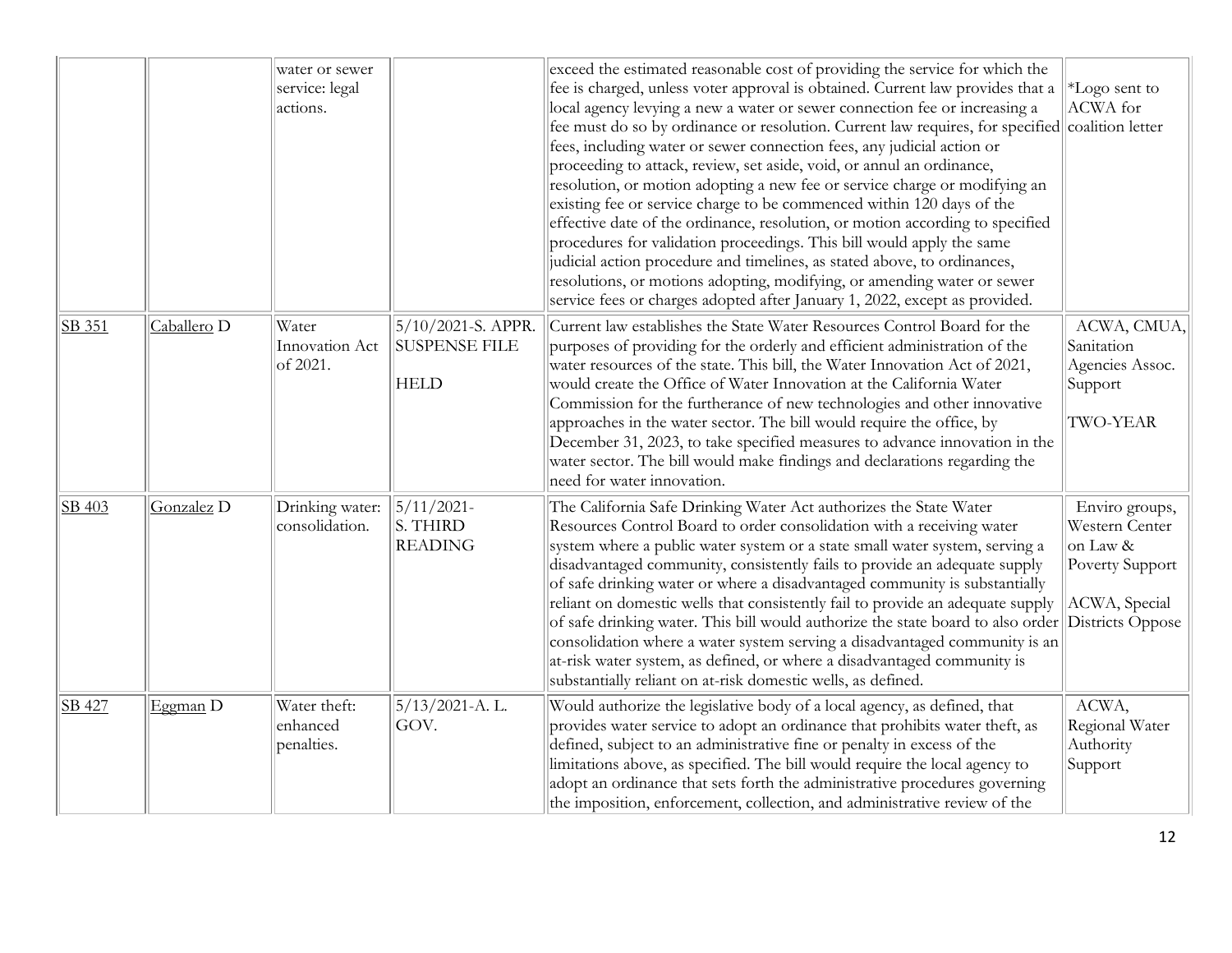|        |             |                                                                                            |                                                | administrative fines or penalties for water theft and to establish a process for<br>granting a hardship waiver to reduce the amount of the fine, as specified.                                                                                                                                                                                                                                                                                                                                                                                                                                                                                                                                                                                                                                                                                                                                                                                                                                                                                                                                                                                                                                                     |              |
|--------|-------------|--------------------------------------------------------------------------------------------|------------------------------------------------|--------------------------------------------------------------------------------------------------------------------------------------------------------------------------------------------------------------------------------------------------------------------------------------------------------------------------------------------------------------------------------------------------------------------------------------------------------------------------------------------------------------------------------------------------------------------------------------------------------------------------------------------------------------------------------------------------------------------------------------------------------------------------------------------------------------------------------------------------------------------------------------------------------------------------------------------------------------------------------------------------------------------------------------------------------------------------------------------------------------------------------------------------------------------------------------------------------------------|--------------|
| SB 463 | Dahle R     | Water:<br>landowner right<br>to modify,<br>repair, or replace<br>jointly used<br>conduits. | $5/13/2021-A.$ W., P.<br>$\&$ W.               | Would authorize a landowner to, where a conduit is constructed across or<br>buried beneath the lands of 2 or more landowners, modify, repair, or replace,<br>as defined, the conduit on or beneath their land if the modification, repair, or<br>replacement is made in a manner that does not impede the flow of the water<br>to any other property receiving a benefit of the conduit or, otherwise injure<br>any person using or interested in the conduit.                                                                                                                                                                                                                                                                                                                                                                                                                                                                                                                                                                                                                                                                                                                                                     |              |
| SB 520 | Wilk R      | permit to<br>appropriate:<br>application<br>procedure:<br>mining use.                      | Water resources:   5/13/2021-A. W., P.<br>& W. | Current law requires the State Water Resources Control Board to issue and<br>deliver a notice of an application as soon as practicable after the receipt of an<br>application for a permit to appropriate water that conforms to the law.<br>Current law allows interested persons to file a written protest with regard to<br>an application to appropriate water and requires the protestant to set forth<br>the objections to the application. Current law declares that no hearing is<br>necessary to issue a permit in connection with an unprotested application, or<br>if the undisputed facts support the issuance of the permit and there is no<br>disputed issue of material fact, unless the board elects to hold a hearing. This<br>bill, if the board has not rendered a final determination on an application for<br>a permit to appropriate water for a beneficial use or uses that include mining<br>use within 30 years from the date the application was filed, would require the<br>board to issue a new notice and provide an opportunity for protests before<br>rendering a final determination, with specified exceptions.                                                                   |              |
| SB 526 | Min D       | Community<br>water systems:<br>lead user service<br>lines.                                 | $4/30/2021-S.2$<br><b>YEAR</b>                 | Current law requires, by July 1, 2020, a community water system with known<br>lead user service lines in use in its distribution system to provide a timeline<br>for replacement of those lines to the State Water Resources Control Board.<br>Current law requires the state board to review and approve an established<br>timeline, and requires, if the state board fails to act within 30 days of the<br>submission of the timeline, the timeline to be deemed approved. Current law<br>authorizes the state board to enforce these requirements, as specified, and a<br>violation is considered a violation of the California Safe Drinking Water Act,<br>subjecting the violator to specified civil and criminal penalties. This bill<br>would, until January 1, 2025, require a community water system to remove or<br>replace the full lead user service line, if the community water system disturbs,<br>removes, or replaces a portion thereof. The bill would apply the above-<br>described enforcement provisions to a violation of the requirements of the<br>bill, thereby creating a state-mandated local program by expanding the scope<br>of crimes under the California Safe Drinking Water Act. | TWO-YEAR     |
| SB 552 | Hertzberg D | Drought                                                                                    | 5/10/2021-S. APPR.                             | Would require small water suppliers, as defined, and nontransient                                                                                                                                                                                                                                                                                                                                                                                                                                                                                                                                                                                                                                                                                                                                                                                                                                                                                                                                                                                                                                                                                                                                                  | CMUA, League |